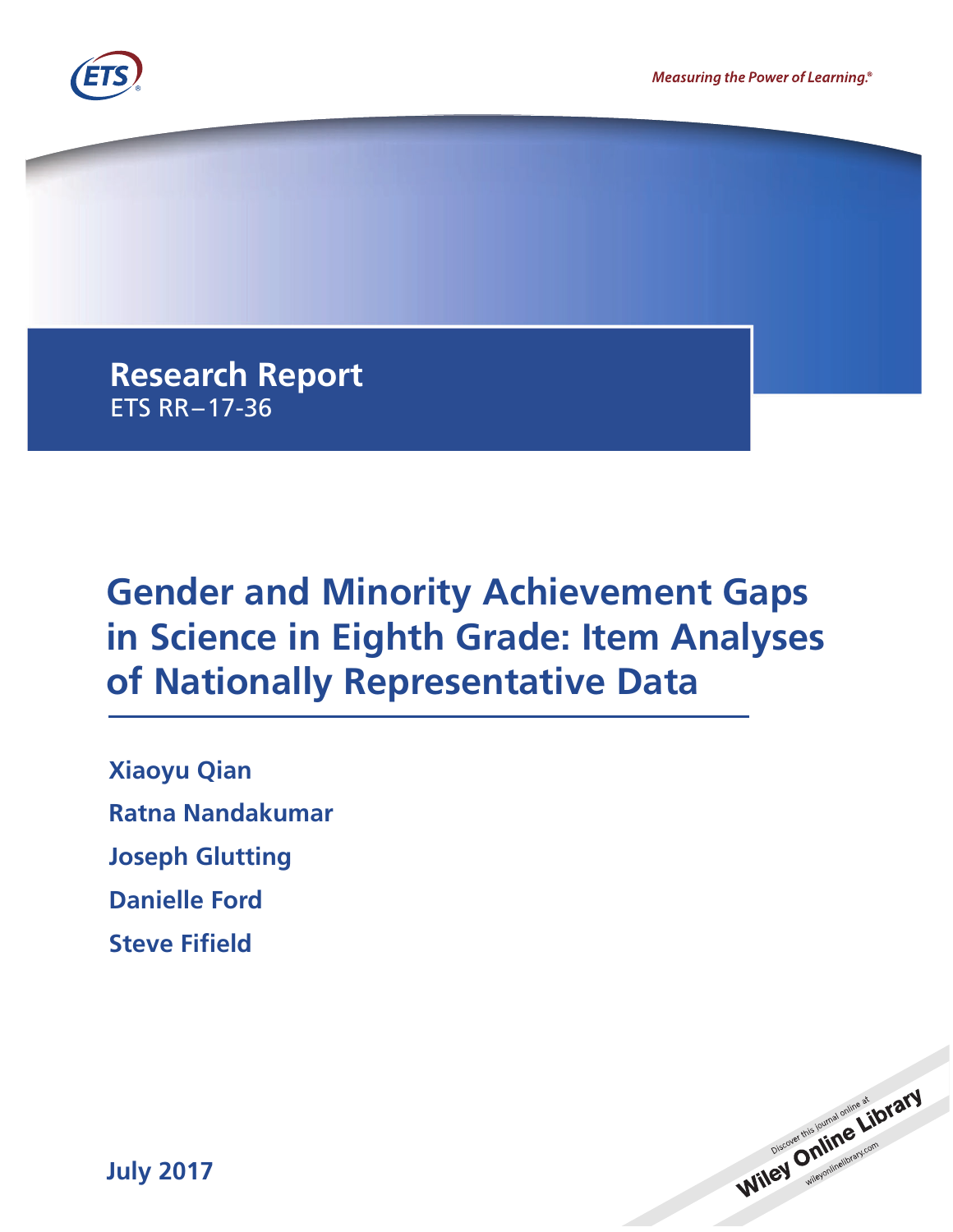## **ETS Research Report Series**

#### **EIGNOR EXECUTIVE EDITOR**

James Carlson *Principal Psychometrician*

#### **ASSOCIATE EDITORS**

Beata Beigman Klebanov *Senior Research Scientist*

Heather Buzick *Research Scientist*

Brent Bridgeman *Distinguished Presidential Appointee*

Keelan Evanini *Research Director*

Marna Golub-Smith *Principal Psychometrician*

Shelby Haberman *Distinguished Research Scientist, Edusoft*

Anastassia Loukina *Research Scientist*

John Mazzeo *Distinguished Presidential Appointee*

Donald Powers *Managing Principal Research Scientist*

Gautam Puhan *Principal Psychometrician*

John Sabatini *Managing Principal Research Scientist*

Elizabeth Stone *Research Scientist*

Rebecca Zwick *Distinguished Presidential Appointee*

#### **PRODUCTION EDITORS**

Kim Fryer *Manager, Editing Services*

Ayleen Gontz *Senior Editor*

Since its 1947 founding, ETS has conducted and disseminated scientific research to support its products and services, and to advance the measurement and education fields. In keeping with these goals, ETS is committed to making its research freely available to the professional community and to the general public. Published accounts of ETS research, including papers in the ETS Research Report series, undergo a formal peer-review process by ETS staff to ensure that they meet established scientific and professional standards. All such ETS-conducted peer reviews are in addition to any reviews that outside organizations may provide as part of their own publication processes. Peer review notwithstanding, the positions expressed in the ETS Research Report series and other published accounts of ETS research are those of the authors and not necessarily those of the Officers and Trustees of Educational Testing Service.

The Daniel Eignor Editorship is named in honor of Dr. Daniel R. Eignor, who from 2001 until 2011 served the Research and Development division as Editor for the ETS Research Report series. The Eignor Editorship has been created to recognize the pivotal leadership role that Dr. Eignor played in the research publication process at ETS.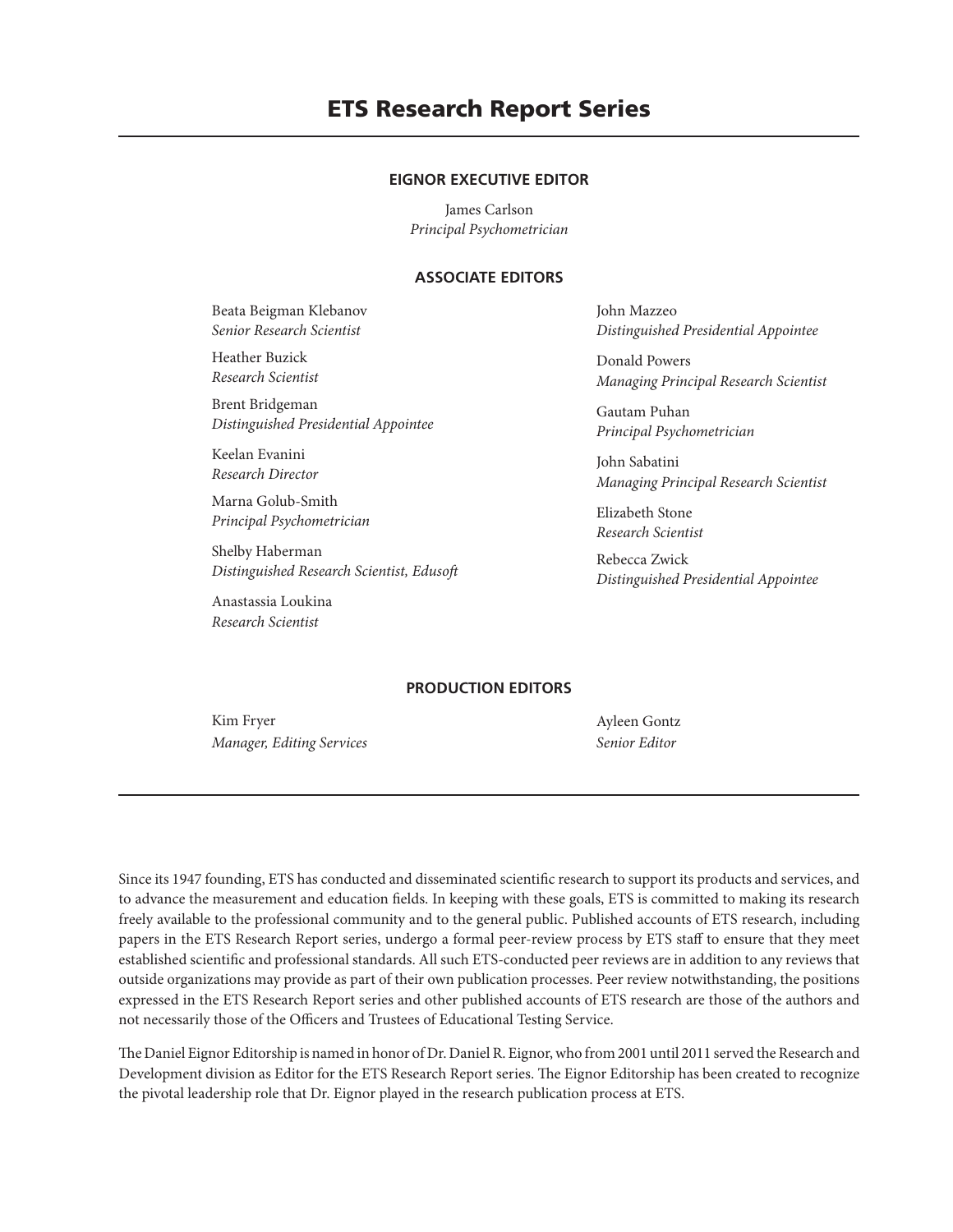#### RESEARCH REPORT

# **Gender and Minority Achievement Gaps in Science in Eighth Grade: Item Analyses of Nationally Representative Data**

Xiaoyu Qian,<sup>1</sup> Ratna Nandakumar,<sup>2</sup> Joseph Glutting,<sup>2</sup> Danielle Ford,<sup>2</sup> & Steve Fifield<sup>2</sup>

1 Educational Testing Service, Princeton, NJ 2 University of Delaware, Newark, DE

In this study, we investigated gender and minority achievement gaps on 8th-grade science items employing a multilevel item response methodology. Both gaps were wider on physics and earth science items than on biology and chemistry items. Larger gender gaps were found on items with specific topics favoring male students than other items, for example, an earth science item requiring visual–spatial ability. Minority students were more likely than White students to score lower on harder constructed-response (CR) items. Some teachers were more likely to reduce minority achievement gaps on easier CR items than other teachers. Implications for instruction in terms of improving visual–spatial awareness, efficacy of female students, and modeling scientific literacy for minority students were discussed.

**Keywords** Achievement gaps; middle-school science education; science assessment; multilevel item response models

#### doi:10.1002/ets2.12164

According to the Trends in International Mathematics and Science Study (TIMSS), U.S. eighth graders ranked 11th among the 48 participating countries in science in 2007 (National Center for Educational Statistics [NCES], 2009, p. 32, Table 11). Among these top 11 countries, females performed significantly less well than male students in the United States and also in the Republic of Korea, Hungary, and the Czech Republic (NCES, 2009, p. 45, Figure 20). However, in the top three performing countries—Singapore, Chinese Taipei, and Japan— there was no such significant gender gap. The minority achievement gap in the United States was even larger than the gender gap in science. For example, Black students performed about 1 *SD* below White students in Grades 4, 8, and 12 in the National Assessment of Educational Progress (NAEP) science assessment in 2009 (NCES, 2011).

Women's disproportionate representation in science is well documented, especially in academia. According to the National Science Foundation (NSF; 2013, Tables 22 & 24), in 2010, the two categories in science-related areas with relatively lower doctoral degree attainments in percentage for women as compared to men were mathematics and computer sciences (3.6% vs. 9.5%) and physical sciences (5.6% vs. 11.5%). This gap was much wider in engineering (7.7% vs. 22.7%).

The minority achievement gap in science starts as early as kindergarten (Chapin, 2006). It is more prominent than the gender gap, as indicated by NAEP (NCES, 2011) and TIMSS (Gonzales et al., 2009). The gap becomes increasingly wider in higher education and academia. According to NSF (2011), in 2008 Black and Hispanic individuals' science and engineering degree attainments at the bachelor's (8.3% and 8.2%, respectively), the master's (9.4% and 6.6%, respectively), and the doctoral (4.9% and 5.8%, respectively) levels were much lower than their population percentages (12.2% and 15.5%, respectively).

The National Academies (2011) have described the expansion of the demand in the science and engineering workforce in the United States: As projected by the U.S. Bureau of Labor Statistics, more than five million people in the science and engineering workforce are needed to meet this demand. This growth is much faster than that of any other sectors. However, the growth in the science and engineering talent pool is unbalanced. Non–U.S. citizens, especially those from China and India, accounted for almost all the growth in the doctorates awarded in science, technology, engineering, and mathematics (STEM). It is uncertain whether the United States can keep relying on non–U.S. citizens to meet the needs of the U.S. STEM workforce, especially in national security and defense.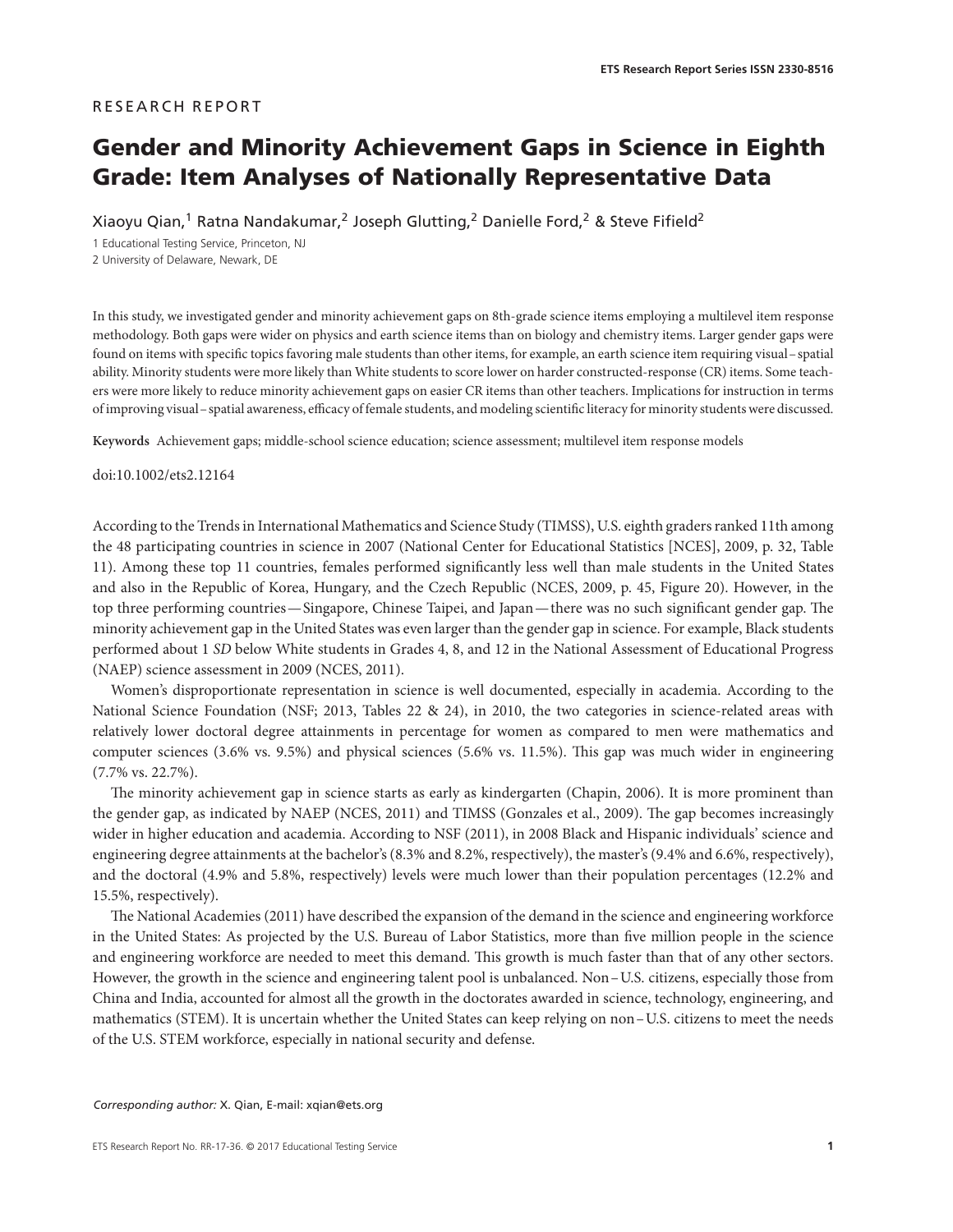#### **Sources of Gaps**

#### **Gaps in Verbal, Quantitative, and Visual–Spatial Abilities**

As early as the mid-20th century, using factorial analysis techniques, Thurstone and Thurstone (1941) found three distinct factors—verbal, quantitative, and visual–spatial—underlying 60 tests they administered to eighth-grade students. More recently, Halpern (2011) and Halpern et al. (2007) commented that the majority of the literature on the gender differences in mathematics and science covered the same three core cognitive abilities essential for learning. Research (e.g., Chiu & McBride-Chang, 2006) is plentiful in recording females' advantages in various verbal abilities such as literacy and passage comprehension, at all ages across different cultures and countries, as indicated by the Progress in International Reading Literacy Study (PIRLS; Mullis, Martin, Kennedy, & Foy, 2007) in 43 of the 45 participating countries. However, males' advantage is significant in quantitative ability from high school years, especially in complex problem solving (Hyde, 2005; Hyde & Linn, 2006).

The largest gender difference was found in visual–spatial ability, favoring males. Two meta-analyses (Coluccia & Louse, 2004; Voyer, Voyer, & Bryden, 1995) suggested that males score significantly higher than females on spatial perception (the ability to determine spatial relations in spite of distractions) and mental rotation (the ability to rotate a two- or three- dimensional object using mental images). Some researchers (e.g., Halpern, 2011; Halpern et al., 2007) believe that visual–spatial ability is a decisive factor related to, if not causal of, gender differences in mathematics and science that demand a high level of mental rotation and imaging skills, which are indispensable in occupations such as physics, engineering, surgery, architecture, and chemistry.

Although males have been reported to have higher quantitative and visual–spatial abilities, results of international comparison studies (e.g., TIMSS) indicated that, in some countries (e.g., Singapore, Chinese Taipei, and Japan; Martin, Mullis, & Foy, 2008), there was no significant gender difference in science achievement at the middle-school level. Researchers (Hyde, 2007; Hyde & Linn, 2006) have suggested that favorable social and educational factors may be the reasons for the disappearance of the gaps in these countries.

#### **Gaps Due to Social Factors**

In addition to the three decisive abilities for learning science (verbal, quantitative, and visual–spatial), science learning efficacy is a commonly studied variable due to its importance in the prediction of science engagement, achievement, and aspiration for a science-related career. Several studies (Beghetto, 2007; Caprara et al., 2008; Mantzicopoulos, Patrick, & Samarapungavan, 2008) indicated that self-efficacy correlated with or predicted science achievement significantly.

Another important social factor, socioeconomic status (SES), is regarded as a major factor correlated to, if not causal of, the lower achievement of minority students (e.g., Chiu, 2007; Chudgar & Luschei, 2009). Analyzing the 1990 High School Effectiveness Study (HSES) in a model including only SES, minority status, and gender, Von Secker and Lissitz (1999) found that average science achievement increased by 0.44 *SD* for every standard deviation increase in SES. Minority students' average science achievement was 0.58 *SD* lower than the White students' average.

#### **Gaps Due to Instructional Factors**

Among the instructional methods researched, science inquiry instruction has been extensively investigated for its effectiveness in science achievement between the genders and among the racial groups. Research results are mixed regarding whether science inquiry instruction is effective in building female students' science learning efficacy and narrowing the science achievement gap. Female students reported less teacher support (Wolf & Fraser, 2008) in an inquiry class as compared to a regular class. However, Patrick, Mantzicopoulos, and Samarapungavan (2009) found that kindergarten girls in inquiry science classes gained more learning motivation than girls in a regular science class.

Several studies have investigated whether effective instruction could narrow the achievement gap of minority students (Johnson, 2009; Johnson, Kahle, & Fargo, 2007; Von Secker & Lissitz, 1999; Wilson, Taylor, Kowalski, & Carlson, 2010), especially in urban schools (Geier et al., 2008). Johnson (2009) and Johnson et al. (2007) found that effective science instruction is fruitful in narrowing the achievement gap. Effective instruction was defined as purposeful, engaging, and flexible teaching methods that met the needs of all students.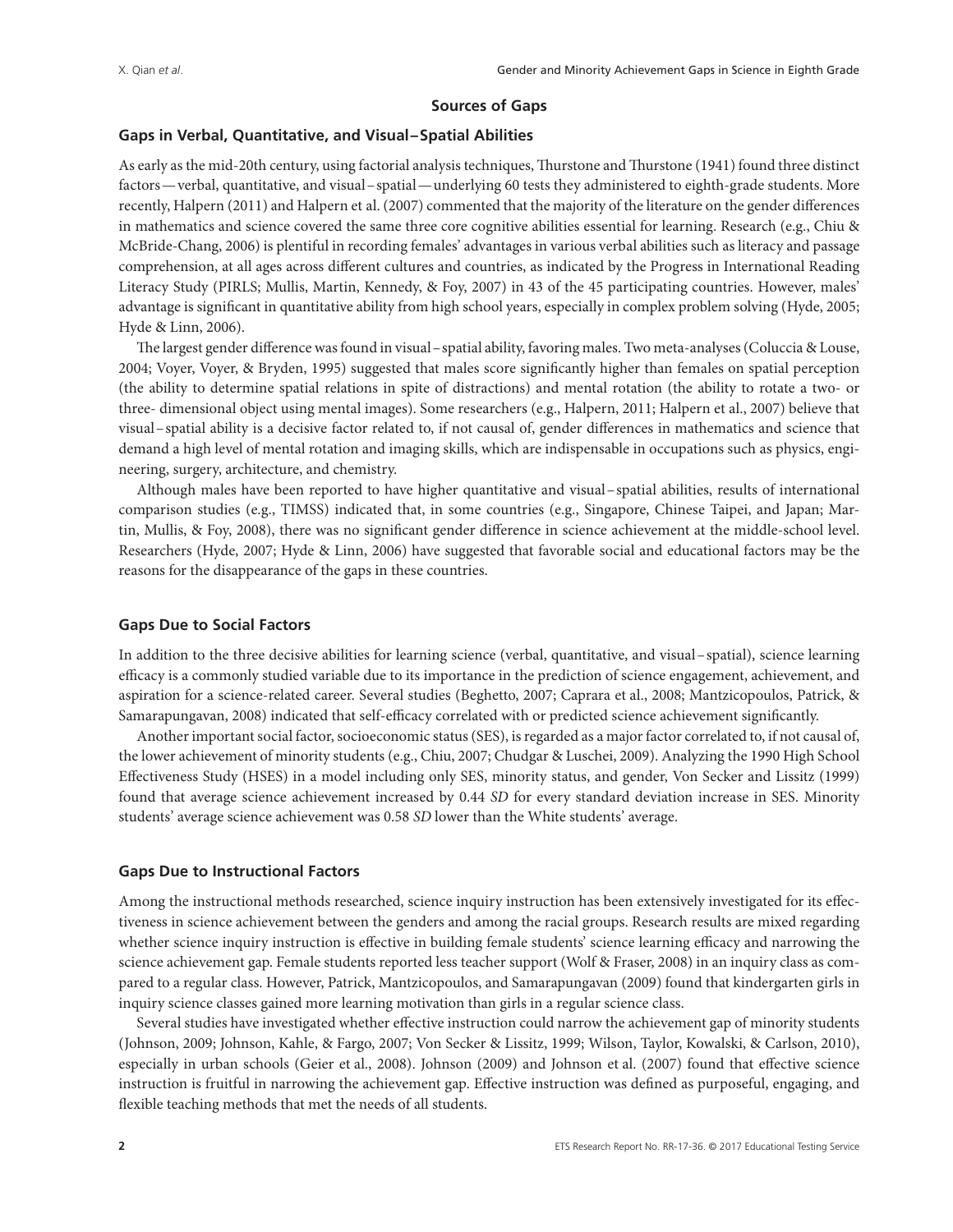However, after reviewing 101 studies, Minner, Levy, and Century (2010) suggested that there was no statistically significant association between the amount of inquiry and increased student science conceptual learning. Using national assessment data (National Education Longitudinal Study and HSES), Von Secker and Lissitz (1999) did not support the effectiveness of inquiry instruction in narrowing the achievement gap between White and low SES minority students. The authors stressed that instruction that accommodates individual differences, learning styles, and backgrounds is important for educational equity.

#### **Current Study**

In the current study, we investigated gender and minority achievement gaps on eighth-grade science items. We were able to quantify the magnitude of achievement gaps at the item level employing a multilevel differential item functioning (DIF) methodology. At the same time, we dug deeper to investigate whether achievement gaps at the item level could be accounted for by both student- and teacher-level variables. We also discussed how teacher instruction can potentially reduce both achievement gaps.

#### **Research Questions**

More specifically, we asked five research questions:

- 1. What are the item-level achievement gaps—first, between female and male students, and second, between minority (Black and Hispanic students combined) and White students?
- 2. Can some student variables (geometry score, science learning efficacy, and books at home) explain the item-level achievement gaps; if so, how?
- 3. Are certain items more likely than others to have achievement gaps?
- 4. Are some teachers more capable than others in reducing the gender and minority achievement gaps at the item level?
- 5. Can inquiry instruction explain why some teachers are more successful in reducing the gaps?

Research questions are summarized in Appendix A, along with their corresponding statistical models of investigation and the findings.

To answer these questions, the DIF methodology will are applied in the context of multilevel data to account for the student-level and teacher-level effects.

#### **Significance**

Studies using statistics such as means and effect sizes (e.g., Martin et al., 2008; NAEP, 2011) have shown that achievement gaps exist on total test scores. However, these studies could not identify items in the assessment that contributed to the achievement gaps. Thus, little effort can be made to reduce such gaps. Other studies used traditional DIF methodology to identify achievement gaps at the item level (Hamilton, 1999; Le, 2009). However, such traditional DIF methodology cannot investigate the relationship between the achievement gaps and student variables (e.g., science learning efficacy) and teacher variables (e.g., inquiry instruction). In summary, no studies have investigated the relationship of achievement gaps with the student and the teacher variables at the item level for a large-scale science assessment.

In some earlier studies (e.g., Martin et al., 2008; NCES, 2011), total test scores were compared between gender groups and between one of the ethnic groups to the White group to investigate whether there was an achievement gap and how large the gap between the two groups of students within a subject area was. However, because the comparisons were made on the total scores, neither content-specific comparisons nor abilities and skills needed for understanding the content could be evaluated. On the other hand, if comparisons are made at the item level, people who are interested in identifying abilities and skills can conduct a review of items identified as having achievement gaps. In the review, they can analyze characteristics of those items that are likely to contribute to the achievement gaps, identify abilities and skills required to address these gaps, and investigate whether the achievement gaps are caused by the content coverage in a class. Finally, based on the item review, potential improvement for instruction can be discussed and implemented to address the causes of the achievement gaps.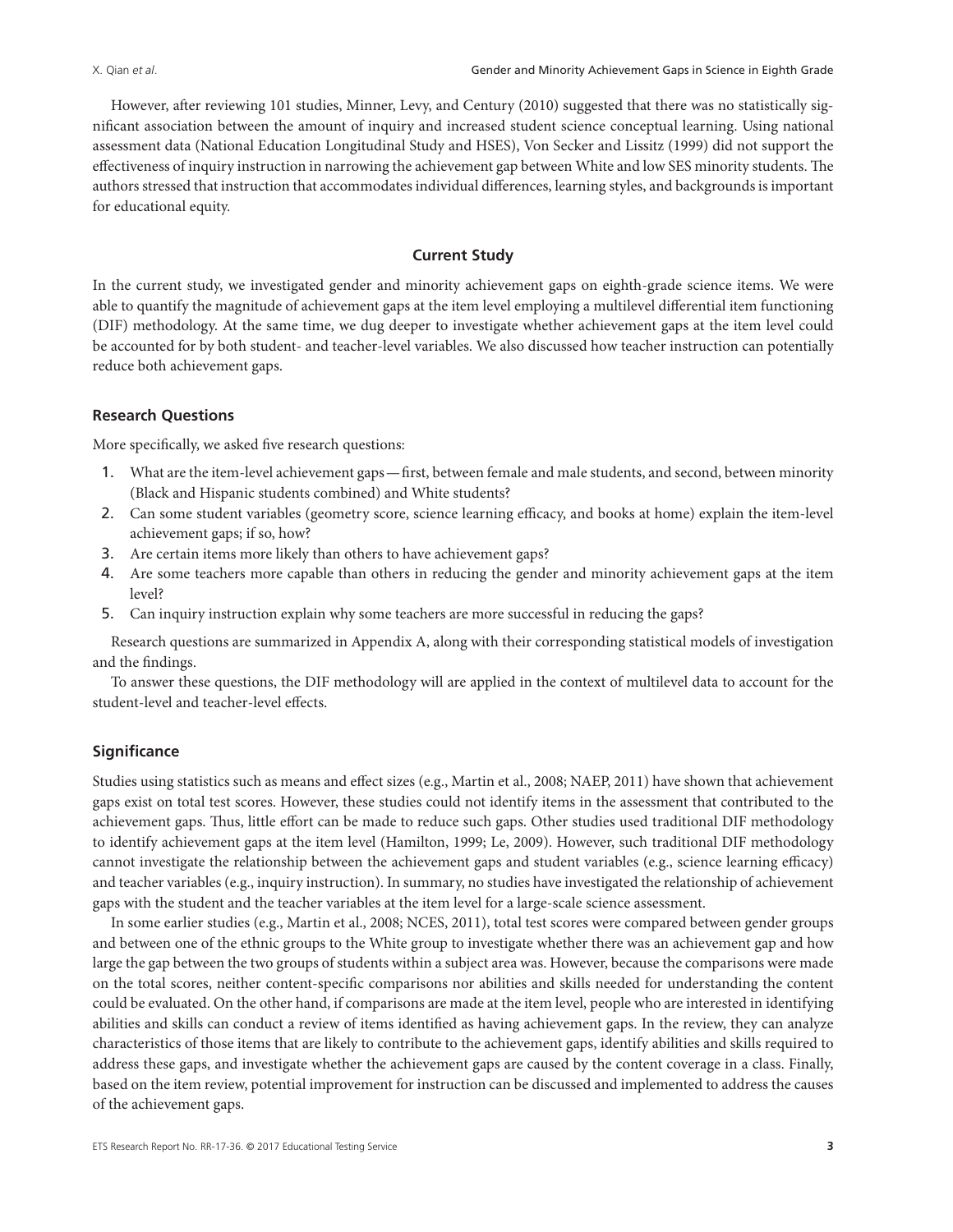The multilevel item analysis methodology (Binici, 2007; Kamata, 2001) is a comprehensive statistical tool. Although means, effect sizes, and *t*-tests have been used for studying achievement gaps at the total score level, the multilevel item analysis methodology compares the odds of getting an item correct between two student groups conditional on a matched ability measure. Using this methodology, two groups can be matched after controlling for student covariant variables (e.g., geometry score, science learning efficacy, and number of books at home). In this study, these covariant variables served as control variables in the analyses so that individual student differences in these three variables were accounted for by the model. With this statistical control, an achievement gap comparison can be viewed as a purer achievement comparison, teasing out some of the social factors at the personal level within the scope of the available data. In addition, the multilevel item analysis model included an instructional variable—inquiry instruction—at the third level of the multilevel item analysis model to study how the instruction is contributing to gender and minority achievement gaps at the item level.

Doing DIF analysis in the context of a multilevel model, we can investigate how item difficulties, variance of student ability, and social and instructional factors serve as correlates in the study of gender and minority achievement gaps.

#### **Method**

#### **Data and Sample**

The study data was a representative sample from the U.S. TIMSS science assessment in 2007. TIMSS used a two-stage stratified cluster sampling design. First, schools were sampled randomly to be representative with respect to school sizes in the United States. Second, classes of the target grade were sampled within these schools (Olson, Martin, & Mullis, 2008). This methodology aimed to ensure that the sampled students were representative of the U.S. students and that their performance can be compared from one cycle to the next of the trend study. The trend study started in 1995. Assessments were conducted once every 4 years internationally.

To investigate the gender and minority achievement gaps, the study sample was a subsample from the TIMSS U.S. data. It included White (62.7%), Black (12.9%), and Hispanic (24.4%) students. When investigating the minority achievement gap, Black and Hispanic students were combined as one group, and White students were the other comparison group. The Black and Hispanic groups were combined because around two thirds of the two ethnic groups were in the same science classes (either with or without the White students) and shared the same instructional characteristics; the other one third was either the only ethnic group sharing the same science classes with the White students or in a class made up of only their ethnicities. Asians were excluded because they were not the focus of the current study. The study sample included 4,281 students, who were instructed by 189 teachers. Each teacher had at least 15 students in the class. The subsample was comparable to the original data set in student gender and ethnicity compositions, and also in school sectors (private or public) and school sizes.

The TIMSS uses a scale of  $M = 500$  and  $SD = 100$ . The mean of science achievement for the current study sample was *M* =520 (*SD* =79). The male students obtained a higher mean on the science achievement than the female students for all three ethnic groups—White, Hispanic, and Black; see Table 1.

The largest gap was observed between White and Black students on science achievement. For both female and male students, Black students were 1 *SD* below White students in science achievement.

#### **Dependent Variable**

The dependent variable of the study was the student responses to the 202 dichotomously scored items—104 multiplechoice (MC) and 98 constructed-response (CR) items. It is a set of outcome variables analyzed together as a vector with 202 elements. Items with partial credits were excluded from the current study. We coded 1 for the correct responses and 0 for the incorrect responses. Responses that were not reached or omitted were coded as incorrect responses in the study, based on the assumption that TIMSS is a basic proficiency test and students are expected to reach all items in the assessment. Items covered four content domains: 70 items in biology, 37 in chemistry, 39 in earth science, and 56 in physics. The TIMSS 2007 assessment used a matrix-sampling design with a spiraling booklet administration so that students randomly received a booklet containing a subset of the total assessment items. The assessment consisted of 14 item blocks (S1, S2, . . ., and S14) distributed into 14 booklets. Each booklet had two item blocks, and each block appeared in two different booklets. Items not appearing in the administered booklet were assumed to be missing completely at random (Little & Rubin, 2002) statistically for each student. The design is shown in Table 2.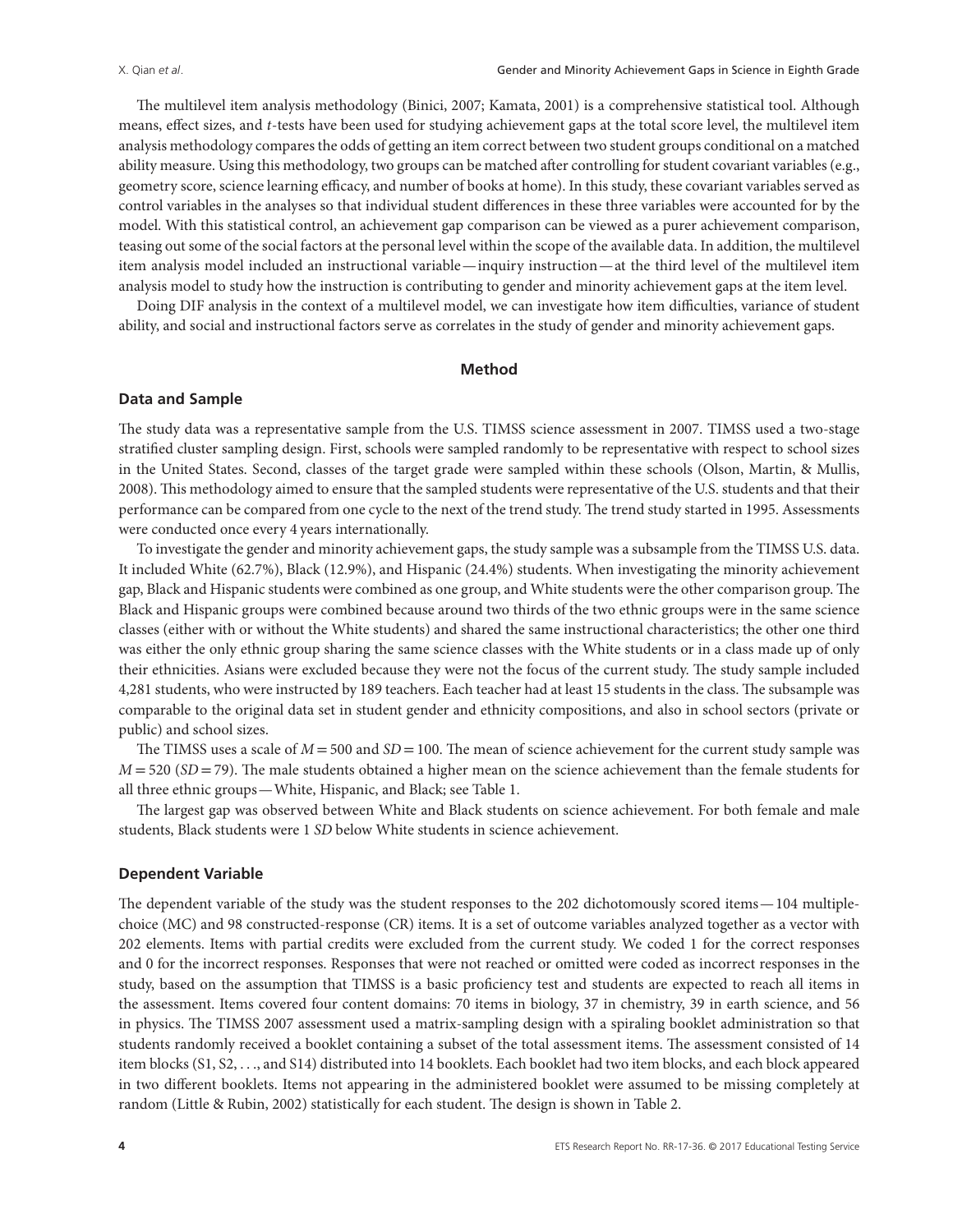|          |                 | Female            |       |                 | Male                            |       |  |  |
|----------|-----------------|-------------------|-------|-----------------|---------------------------------|-------|--|--|
|          | Science $M(SD)$ | Geometry<br>M(SD) | N     | Science $M(SD)$ | Geometry <i>M</i> ( <i>SD</i> ) | Ν     |  |  |
| White    | 546 (62)        | 496 (57)          | 1,331 | 556 (68)        | 501(59)                         | 1,354 |  |  |
| Black    | 446 (69)        | 429(56)           | 299   | 456(69)         | 436 (58)                        | 252   |  |  |
| Hispanic | 471 $(71)$      | 447 (60)          | 534   | 483 (75)        | 454(63)                         | 511   |  |  |

**Table 1** Descriptive Statistics of Science and Geometry Scores

**Table 2** Science Assessment Matrix-Sampling Design

| Item block/booklet | S1             | S <sub>2</sub> | S <sub>3</sub> | S4           | S <sub>5</sub> | S <sub>6</sub> | S7             | S8 | S <sub>9</sub> | S10 | <b>S11</b> | S <sub>12</sub> | S <sub>1</sub> 3 | S14 |
|--------------------|----------------|----------------|----------------|--------------|----------------|----------------|----------------|----|----------------|-----|------------|-----------------|------------------|-----|
| 1                  | $\mathbb{R}$   | $\mathbb{R}$   |                |              |                |                |                |    |                |     |            |                 |                  |     |
| 2                  |                | $\mathbb{R}$   | R              |              |                |                |                |    |                |     |            |                 |                  |     |
| 3                  |                |                | $\mathbb{R}$   | $\mathbb{R}$ |                |                |                |    |                |     |            |                 |                  |     |
| $\overline{4}$     |                |                |                | $\mathbb{R}$ | R              |                |                |    |                |     |            |                 |                  |     |
| 5                  |                |                |                |              | $\mathbb{R}$   | U              |                |    |                |     |            |                 |                  |     |
| 6                  |                |                |                |              |                | U              | $\mathbb R$    |    |                |     |            |                 |                  |     |
| 7                  |                |                |                |              |                |                | $\mathbb{R}$   | U  |                |     |            |                 |                  |     |
| 8                  |                |                |                |              |                |                |                | U  | U              |     |            |                 |                  |     |
| $\overline{9}$     |                |                |                |              |                |                |                |    | U              | U   |            |                 |                  |     |
| 10                 |                |                |                |              |                |                |                |    |                | U   | U          |                 |                  |     |
| 11                 |                |                |                |              |                |                |                |    |                |     | U          | U               |                  |     |
| 12                 |                |                |                |              |                |                |                |    |                |     |            | U               | U                |     |
| 13                 |                |                |                |              |                |                |                |    |                |     |            |                 | U                | U   |
| 14                 | $\mathbb{R}$   |                |                |              |                |                |                |    |                |     |            |                 |                  | U   |
| No. of CR          | 8              | 8              | $\overline{4}$ | 6            | 6              | 7              | 5              | 10 | 9              | 8   | 6          | 9               | 3                | 9   |
| No. of MC          | $\overline{4}$ | 8              | 8              | 8            | 9              | 7              | $\overline{7}$ | 7  | 6              | 9   | 7          | 9               | 9                | 6   |

*Note*. U = unreleased science item blocks; R = released science item blocks; MC = multiple-choice items; CR = constructed-response items.

#### **Independent Variables**

We selected three student variables—geometry score, science learning efficacy, and number of books at home—and one teacher variable, inquiry instruction, as the independent variables. The three student variables also served as control at the student level for matching two groups of students on their overall ability. Selecting these three student variables is theory driven. Earlier literature review has indicated that these variables are significantly correlated to students' science achievement. After the control, gender and minority achievement gaps were reduced at the item level. Inquiry instruction was selected as a predictor for the variations in the achievement gaps from teacher to teacher at the item level.

Geometry score was selected as an independent variable. We believe that, as compared to the other quantitative measures such as number, algebra, data, and chance, it reflects students' visual–spatial ability in addition to their quantitative ability.

The mean of the geometry score for the current study sample was  $M = 478$  ( $SD = 65$ ). The male students obtained a higher mean on the geometry score than the female students for all three ethnic groups—White, Hispanic, and Black; see Table 1.

The TIMSS study group constructed a science learning efficacy variable from students' responses to six survey questions on a 3-point Likert scale, with 3 denoting the highest self-efficacy and 1 the lowest self-efficacy. This variable with a 3 point scale was used in this study as a measure of learning efficacy. These six survey questions are "I usually do well in science," "I would like to take more science," "Science is more difficult for me," "I enjoy learning science," "Science is not my strength," and "I learn things quickly in science."

A higher percentage of male students from all three ethnic groups reported a high level of science learning efficacy than their female counterparts; see Table 3.

Number of books at home was selected as an indicator of SES. Other researchers have used number of books as a proxy for the SES (Chudgar & Luschei, 2009). Student parental income was not surveyed by the TIMSS research team. Although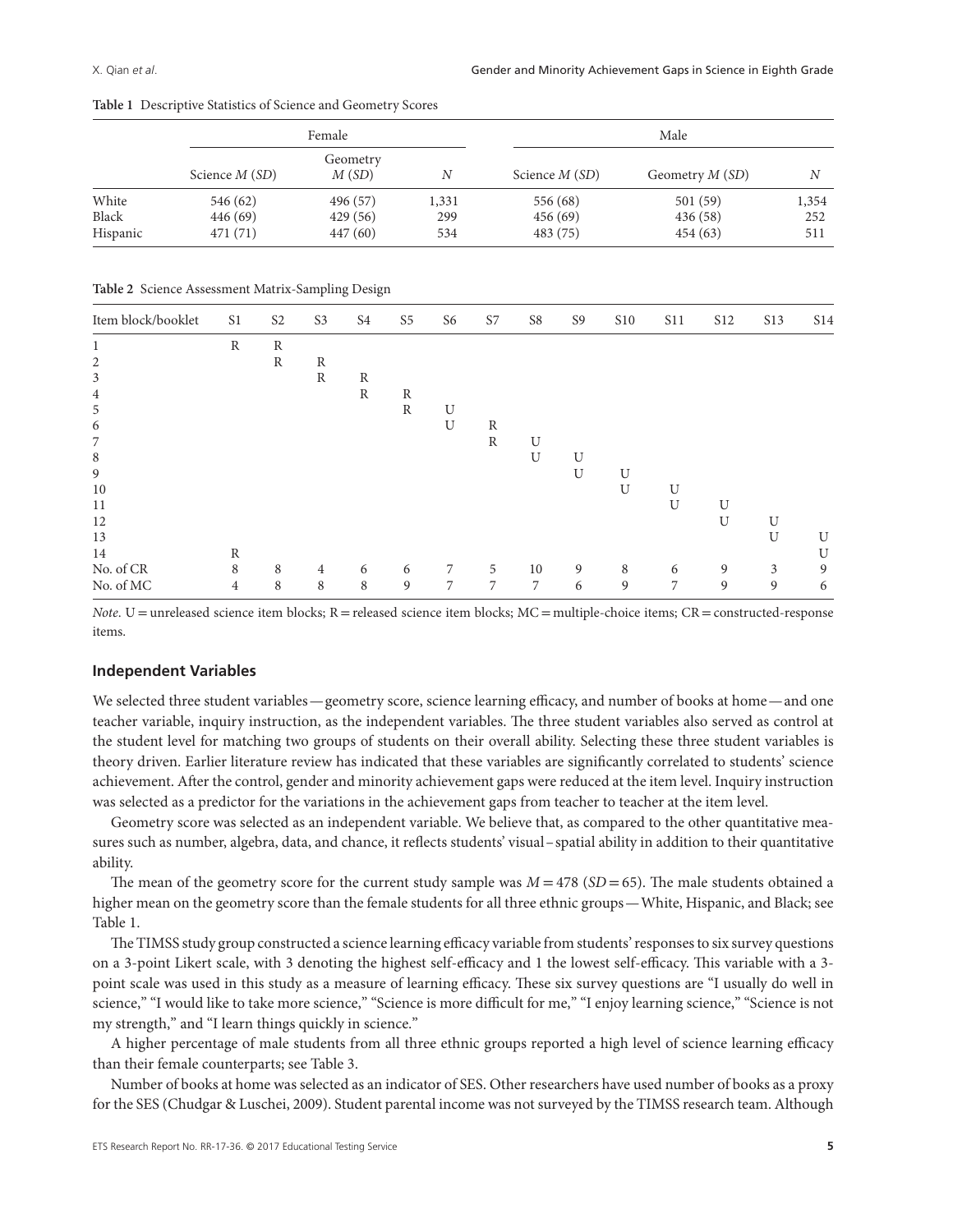|          |                           |                 | Female | Male             |            |  |
|----------|---------------------------|-----------------|--------|------------------|------------|--|
|          | Science learning efficacy | N<br>Percentage |        | $\boldsymbol{N}$ | Percentage |  |
| White    | Low                       | 192             | 14%    | 144              | 11%        |  |
|          | Medium                    | 376             | 28%    | 338              | 25%        |  |
|          | High                      | 763             | 57%    | 872              | 64%        |  |
|          | Total                     | 1,331           | 100%   | 1,354            | 100%       |  |
| Black    | Low                       | 61              | 20%    | 34               | 13%        |  |
|          | Medium                    | 93              | 31%    | 74               | 29%        |  |
|          | High                      | 145             | 48%    | 144              | 57%        |  |
|          | Total                     | 299             | 100%   | 252              | 100%       |  |
| Hispanic | Low                       | 116             | 22%    | 76               | 15%        |  |
|          | Medium                    | 200             | 37%    | 181              | 35%        |  |
|          | High                      | 218             | 41%    | 254              | 50%        |  |
|          | Total                     | 534             | 100%   | 511              | 100%       |  |

**Table 3** Descriptive Statistics of Science Learning Efficacy

**Table 4** Number of Books at Home

|          |                         |                  | Female     |       | Male       | Combined |            |
|----------|-------------------------|------------------|------------|-------|------------|----------|------------|
|          | Number of books at home | $\boldsymbol{N}$ | Percentage | N     | Percentage | N        | Percentage |
| White    | Ŧ.                      | 87               | 7%         | 180   | 13%        | 267      | 10%        |
|          | 2                       | 174              | 13%        | 235   | 17%        | 409      | 15%        |
|          | 3                       | 428              | 32%        | 406   | 30%        | 834      | 31%        |
|          | 4                       | 303              | 23%        | 260   | 19%        | 563      | 21%        |
|          | 5                       | 339              | 25%        | 273   | 20%        | 612      | 23%        |
|          | Total                   | 1,331            | 100%       | 1,354 | 100%       | 2,685    | 100%       |
| Black    | ı                       | 59               | 20%        | 83    | 33%        | 142      | 26%        |
|          | 2                       | 106              | 35%        | 65    | 26%        | 171      | 31%        |
|          | 3                       | 83               | 28%        | 54    | 21%        | 137      | 25%        |
|          | 4                       | 29               | 10%        | 22    | 9%         | 51       | 9%         |
|          | 5                       | 22               | 7%         | 28    | 11%        | 50       | 9%         |
|          | Total                   | 299              | 100%       | 252   | 100%       | 551      | 100%       |
| Hispanic | T                       | 149              | 28%        | 175   | 34%        | 324      | 31%        |
|          | 2                       | 156              | 29%        | 140   | 27%        | 296      | 28%        |
|          | 3                       | 135              | 25%        | 119   | 23%        | 254      | 24%        |
|          | 4                       | 57               | 11%        | 40    | 8%         | 97       | 9%         |
|          | 5                       | 37               | 7%         | 37    | 7%         | 74       | 7%         |
|          | Total                   | 534              | 100%       | 511   | 100%       | 1,045    | 100%       |

*Note.*  $1 = 0$  to 10 books;  $2 =$  one shelf of books;  $3 =$  one bookcase of books;  $4 =$  two bookcases of books;  $5 =$  three or more bookcases of books.

parental educational level was surveyed, which is usually a good indicator of SES, 20% missing data were found on that variable.

Number of books at home was measured as a categorical variable on a scale ranging from 1 to 5, with 1 indicating *zero to ten books*, 2 for *one shelf of books*, 3 for *one bookcase of books*, 4 for *two bookcases of books*, and 5 for *three or more bookcases of books* at home. The descriptive statistics of this variable are shown in Table 4, disaggregated by ethnicity and gender. A much higher percentage of White students (more than 40%) reported that they had more than two bookcases of books at home than Black (less than 20%) and Hispanic students (less than 20%), as can be seen from the last column of Table 4 of the combined ethnic groups.

The TIMSS study team surveyed teachers on 10 questions about how often they conducted science inquiry instruction versus traditional instruction with fact memorization. They responded on a 4-point Likert scale, with 1 denoting *never*, 2 *some lessons*, 3 *about half the lessons*, and 4 *every or almost every lesson*. We used an exploratory factor analysis (principal axis factoring and direct oblimin rotation) to investigate the construct structure of the survey questions. The results suggested that these 10 items measure two factors. Five items reflected science inquiry instruction—how often students were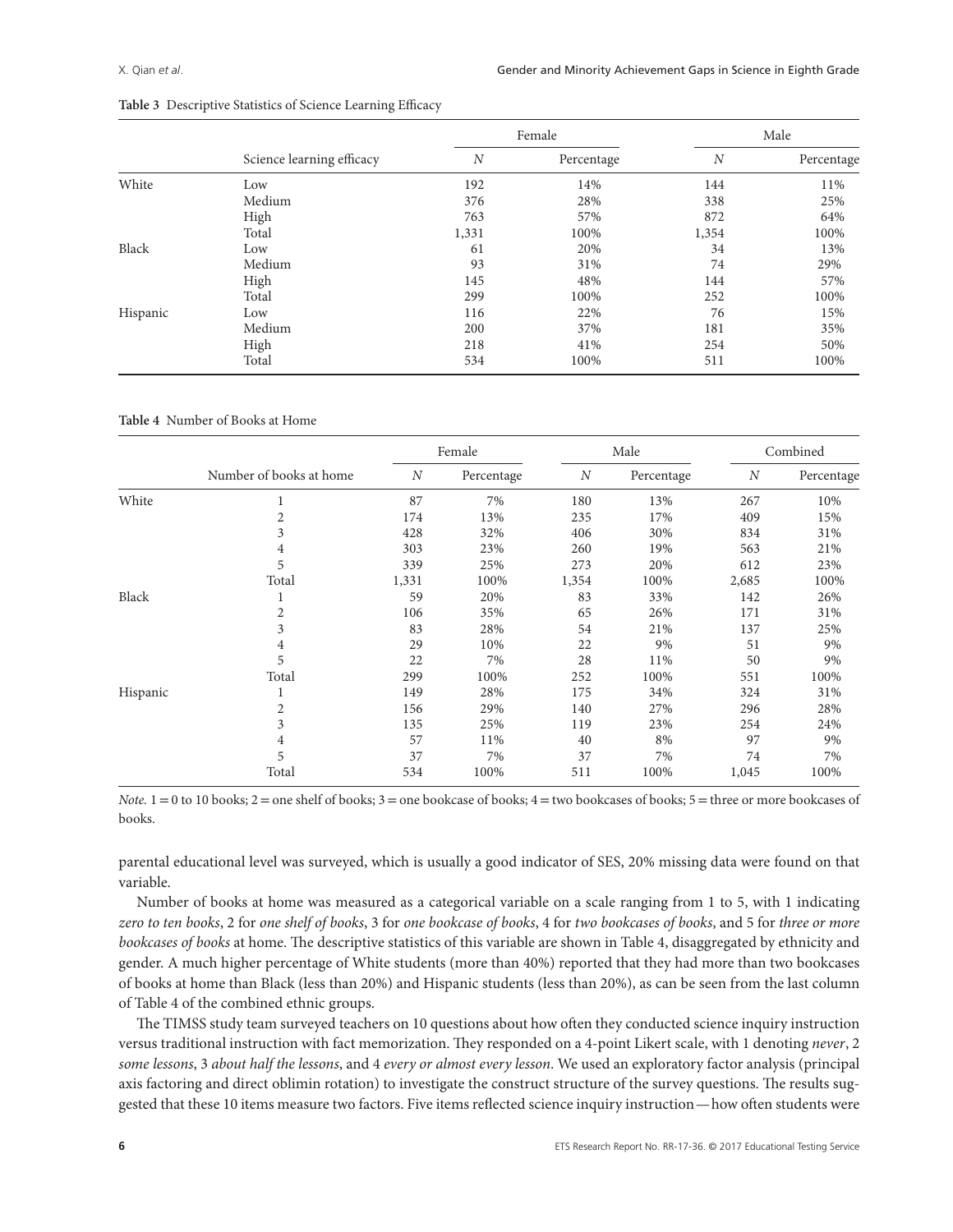asked to conduct experiments, work in small groups, design or plan, observe natural phenomena, and relate to daily life. The other five items reflected traditional instruction—how often students were asked to memorize facts, give explanations, read textbooks, use scientific formulas, and watch the teacher demonstrate. The factor loadings ranged from .32 to .85 on items measuring the science inquiry instruction construct, and from .36 to .60 on items measuring the traditional instruction construct. Responses to the five items measuring science inquiry instruction were summed up and rescaled to a *Z* score to form the teacher-level predictor.

#### **Analysis Methods**

In the current study, the achievement gaps were investigated using a more advanced multilevel item analysis methodology (Binici, 2007; Kamata, 2001), mathematically equivalent to a Rasch model. As compared to the traditional research on achievement gaps using effect size or *t*-test on the total score, there are several advantages to using the current methodology: First, the multilevel models estimate the item difficulties, the student variables, and the teacher variable independently at Level 1, Level 2, and Level 3 of the models, respectively, while these parameters are calibrated simultaneously. Second, the student variables (e.g., geometry score and science learning efficacy) can be used as controls at Level 2 while estimating the achievement gaps. Thus, after controlling for student-level variations, achievement gaps can be regarded and further analyzed as what is left due to the instructional variations. Third, achievement gaps can be modeled randomly from teacher to teacher (or in another way, class to class) so that an instructional variable can be modeled as a predictor for the gaps.

Five multilevel models were specified to answer the five research questions. These multilevel models are the log odds that a student will answer an item correctly as a linear function of the difficulties of the items and three various characteristics of the students. These models were mathematically equivalent to an item response theory (IRT) Rasch model (Hambleton, Swaminathan, & Rogers, 1991). For a summary of the research questions, their statistical models of investigation, and findings, please refer to Appendix A.

#### *Model 1: Item Difficulty*

Model 1 was used to estimate both item difficulty (Kamata, 2001) and student ability. The log odds of student *j* answering each item *i* correctly is a linear function of student ability (α*<sup>j</sup>* ) and item difficulty (β*<sup>i</sup>* ), as shown below. The probability of answering each item correctly by students in the model follows a Bernoulli distribution. Model 1 estimated each item's difficulty for all groups of students. Model 1 helped understand whether item difficulty is related to achievement gaps.

$$
ln\left(\frac{p_{ij}}{1-p_{ij}}\right) = \alpha_j - \beta_i
$$

#### *Model 2: Items with Achievement Gaps*

Model 2 answered Research Question 1. Gender and minority achievement gaps were studied in the context of DIF by employing the methodology of multilevel DIF (Binici, 2007). Model 2 added a DIF parameter (γ*<sup>j</sup>* ) to Model 1, as below. This parameter indicates the odds of getting an item correct between two groups of comparison when their ability is matched. The group variable was a dichotomously coded variable. When identifying items with gender achievement gaps, the group variable was coded as 1 for the male students and 0 for the female students. When identifying items with minority achievement gaps, it was coded 1 for the White students and 0 for the minority students.

$$
ln\left(\frac{p_{ij}}{1-p_{ij}}\right) = \alpha_j - \beta_i + \gamma_i * group variable_j.
$$

Items with significant γ*<sup>j</sup>* values were then classified into Class A, B, and C achievement gaps. These items' identification followed the DIF item classification of Dorans and Holland (1993). The coefficient  $\gamma_i$  was first transformed into  $\Delta = -2.35\gamma_i$ , and then they were classified as follows: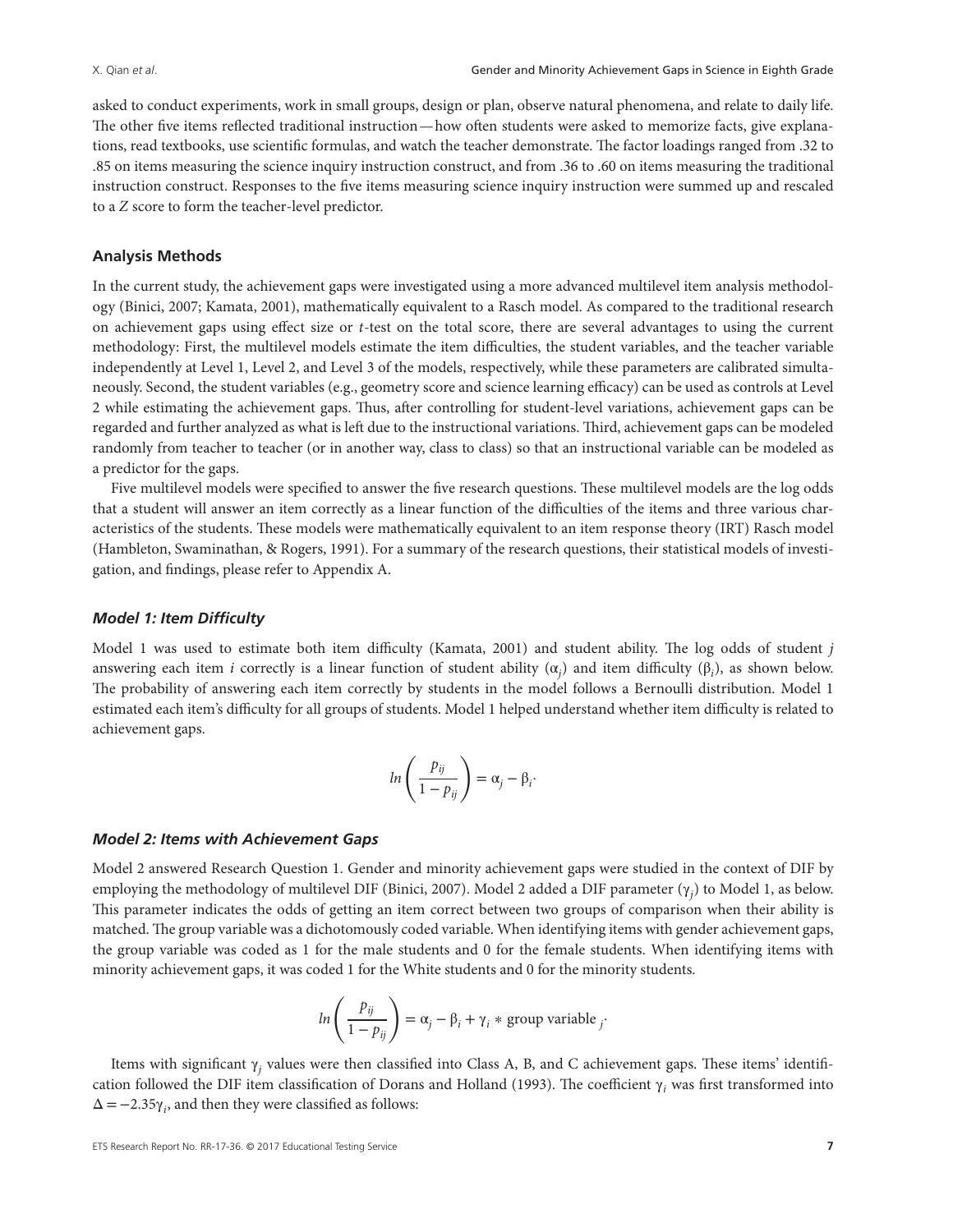- Class A denoted negligible magnitude of DIF, where <sup>|</sup>Δ|*<*1.00
- Class B denoted moderate magnitude of DIF, where 1.00≤|Δ|*<*1.50
- Class C denoted large magnitude of DIF, where  $|\Delta| \ge 1.50$ .

In the current study, items with Class B and Class C DIF were identified as items with achievement gaps. Items with a Δ value of 1.00 and above have an odds ratio of 1.5 and above between the two comparison groups. For example, with a Δ value of 1.00, the odds ratio of White students to get an item correct is 1.5 times that of minority students.

#### *Model 3: Items with Achievement Gaps Controlling for Student Variables*

Model 3 answered Research Question 2: Are students' geometry score, science learning efficacy, and number of books at home related to the item-level achievement gaps? Model 3 added these three student variables to Model 2, as denoted below. In addition, item-level achievement gaps estimated by Model 3 were compared to the results of Model 2.

$$
ln\left(\frac{p_{ij}}{1-p_{ij}}\right) = \alpha_j - \beta_i + \gamma_i * group variable_j + \pi_{1i} * geometry_j + \pi_{2i} * efficacy_j + \pi_{3i} * books_j
$$

#### *Model 4: Gender Achievement Gaps—Random Effects across Teachers*

Model 4 seeks to answer Research Questions 4 and 5: Are some teachers more capable than others in reducing the gender achievement gaps at the item level, and if so, is inquiry instruction associated with the gender achievement gaps at the item level? In Model 4, the parameter for achievement gaps at the item level  $(\gamma_{it})$  was modeled as varying from teacher to teacher, as indicated by *t*, for items showing gender achievement gaps identified in Model 3. This approach was adopted by Prowker and Camilli (2007) for estimating item difficulty variations across jurisdictions analyzing the NAEP data. In the current study, a variance of item-level gender achievement gap was estimated for each item across 189 teachers. A significant variance indicated that teachers' instruction was associated significantly with the gender achievement gap of that particular item—some teachers may do better in instruction for narrowing the gaps than other teachers. It is helpful to know, after controlling for individual variances in geometry score, learning efficacy, and number of books at home, whether gender achievement gaps were wider in some classes than the other classes, and on what types of items. Finally, science inquiry instruction was then used to predict the variance of the achievement gap parameters to analyze whether inquiry instruction was associated with the significant achievement gap at the item level. Model 4 is shown below.

$$
ln\left(\frac{p_{ijt}}{1-p_{ijt}}\right) = \alpha_j - \beta_i + \gamma_{it} * gender_j + \pi_{1i} * geometry_j + \pi_{2i} * efficacy_j + \pi_{3i} * books_j,
$$

 $\gamma_{it} = \tau_{0i} + \tau_{1i}^{*}$ inquiry<sub>t</sub>·

#### *Model 5: Minority Achievement Gaps—Random Effects across Teachers*

Model 5 seeks to answer Research Questions 4 and 5: Are some teachers more capable than others in reducing the minority achievement gaps at the item level, and is inquiry instruction associated with the minority achievement gaps at the item level? Unlike gender groups, where there was almost an equal number of male and female students in each class, the students instructed by each teacher in a class were either mostly White or mostly minority students. This lack of equal numbers of White and minority students in each class made the estimation of minority achievement gaps randomly from teacher to teacher impossible. Thus, Model 5 was revised from Model 4; the  $\gamma_{it}$  parameter was dropped and the item difficulty (β*it*) was modeled randomly from class to class for items identified by Model 3 as having minority achievement gaps. Inquiry instruction was then used to predict the random item difficulty. A significant variance indicated that some teachers could reduce the minority achievement gaps on certain items, whereas other teachers could not. An insignificant variance indicated that the item was of similar difficulty level for students in different classes and no achievement gap existed among classes. It is of interest to researchers, educators, and teachers regarding what type of items showed more item difficulty variations from class to class than other items so that efforts can be made to reduce the item-level gaps. Model 5 is shown below.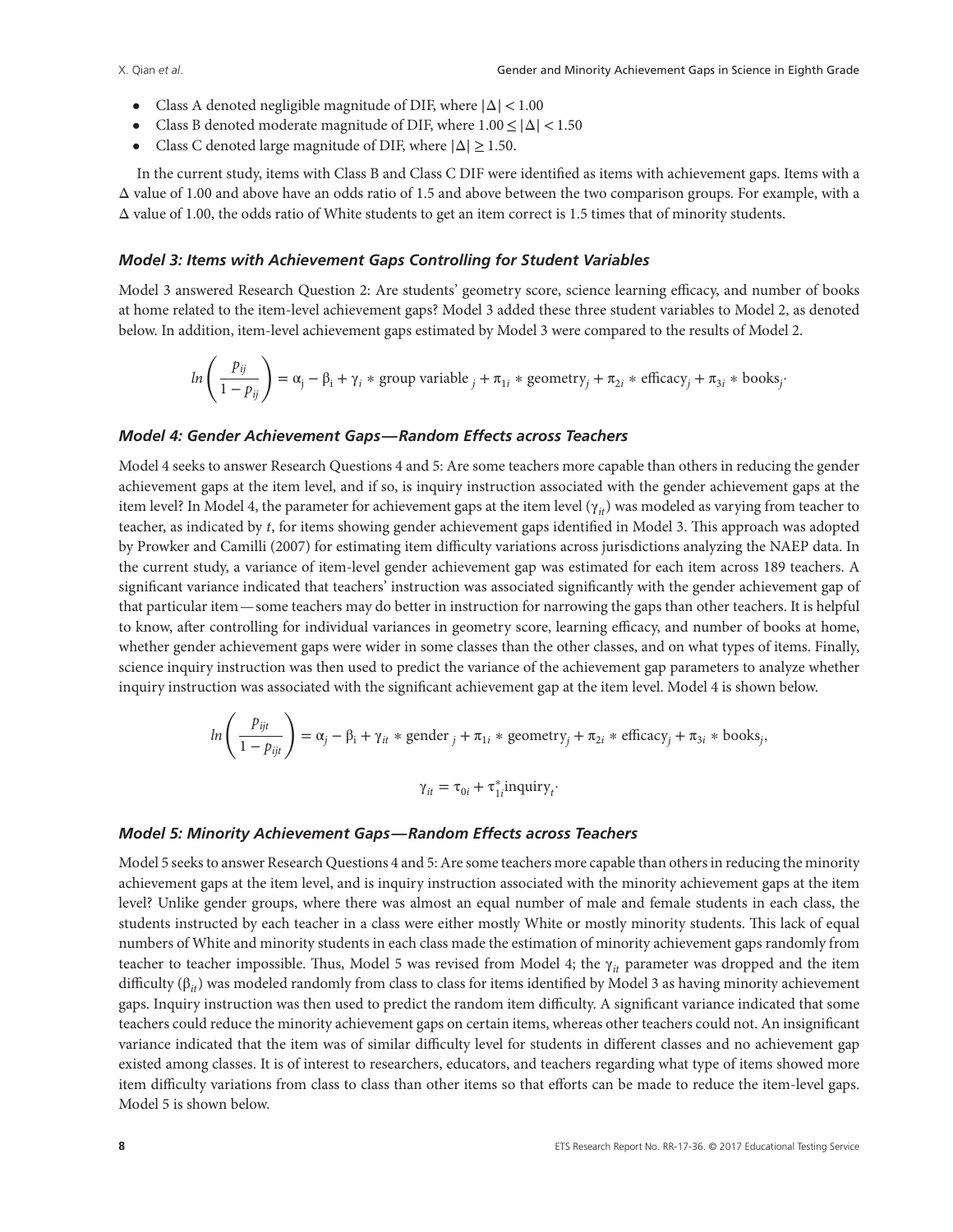$$
ln\left(\frac{p_{ijt}}{1-p_{ijt}}\right) = \alpha_j - \beta_{it} + \pi_{1i} * geometry_j + \pi_{2i} * efficiency_j + \pi_{3i} * books_j,
$$

$$
\beta_{it} = \tau_{2i} + \tau_{3i}^* inquiry_t
$$

For more accurate estimation, especially in the analysis of Model 4 and Model 5, teachers with fewer than 15 surveyed students were deleted, following Hox's (1998) suggestions on multilevel random parameter estimation. In this study, the random parameters were parameters γ<sub>*it*</sub> in Model 4 and  $β_{it}$  in Model 5. After the deletion, the study sample was representative of the original data in the student ethnicity and the gender compositions. Thus, the teachers for the variance parameter estimation in the study were assumed to be a random sample from the population of U.S. teachers. This is an improvement from the earlier studies that had either small student numbers per class or small school size (e.g., Von Secker & Lissitz, 1999; the smallest size was four students per school) or did not report the size at all. The number of students instructed by each teacher ranged from 15 to 44.

#### *Fully Bayesian Estimation*

Fully Bayesian and Markov Chain Monte Carlo (MCMC) estimation was employed for model estimation. Fully Bayesian estimation was used for two reasons. First, students responded to only one booklet administered to them; thus, their responses to the other booklets in the assessment were missing. The software commonly used for the multilevel modeling, HLM, as implemented by Kamata (2001), cannot handle missing data on the dependent variable. An open software program, WinBUGS (Lunn, Spiegelhalter, Thomas, & Best, 2009), was used. Using WinBUGS, the 202 items in the science assessment can be modeled at the same time, assuming missing responses to be missing completely at random. Second, the estimation of random variables is more accurate using the fully Bayesian estimation, especially when sample sizes are small (Brown & Draper, 2006; Gelman, 2006). Priors were specified for parameters to be estimated, and they were estimated to posterior distributions. In this study, all parameters were specified as noninformative priors, following Gelman (2006) and Gelman and Hill (2007).

#### **Results**

#### **Items With Gender Achievement Gaps**

We identified 34 items with gender achievement gaps favoring male students (items with Class B and C, or medium and large achievement gaps) using Model 2. Further, controlling for the three student variables, the geometry score, the science learning efficacy, and the number of books at home in Model 3, we identified 21 items with Class B or medium achievement gap items and five Class C or large achievement gap items; the other eight items' gaps became Class A, negligible. These 26 Class B and C achievement gap items had the odds ratios of getting an item correct versus incorrect between the males and the females larger than 1.5, meaning males had 1.5 and more chance of getting these items correct after controlling for individual differences.

Ten were physics (18% of total physics items), seven biology (7% of total biology items), five earth science (13% of total earth science items), and four chemistry (11% of total chemistry items). Higher percentages of these items were in physics and earth science than in biology and chemistry. All seven items in biology were relatively lower in the odds ratio of achievement gaps as compared to items in physics and earth science between male and female students. Average item difficulty of these 26 items was only 0.17 as estimated by Model 1. This suggested that gender achievement gap items favoring male students were not highly difficult items. In fact, among the five items with large gender achievement gaps (Class C), the difficulties of three items (Items 47, 55, and 202) were below average difficulty of all 202 items. The item analyses suggested that the item content areas were more related to gender achievement gaps than the item difficulty.

Among the five items with Class C, large gender achievement gaps, two items (Items 29 and 47) were on the topic of chemical change. Both items tested the function of oxygen in chemical change. Item 29 questioned the cause of rust on a metal can. The four choices were hydrogen, oxygen, nitrogen, and helium. Item 47 asked students to choose the substance necessary for burning to take place among four choices—ozone, oxygen, hydrogen, and carbon dioxide. The other three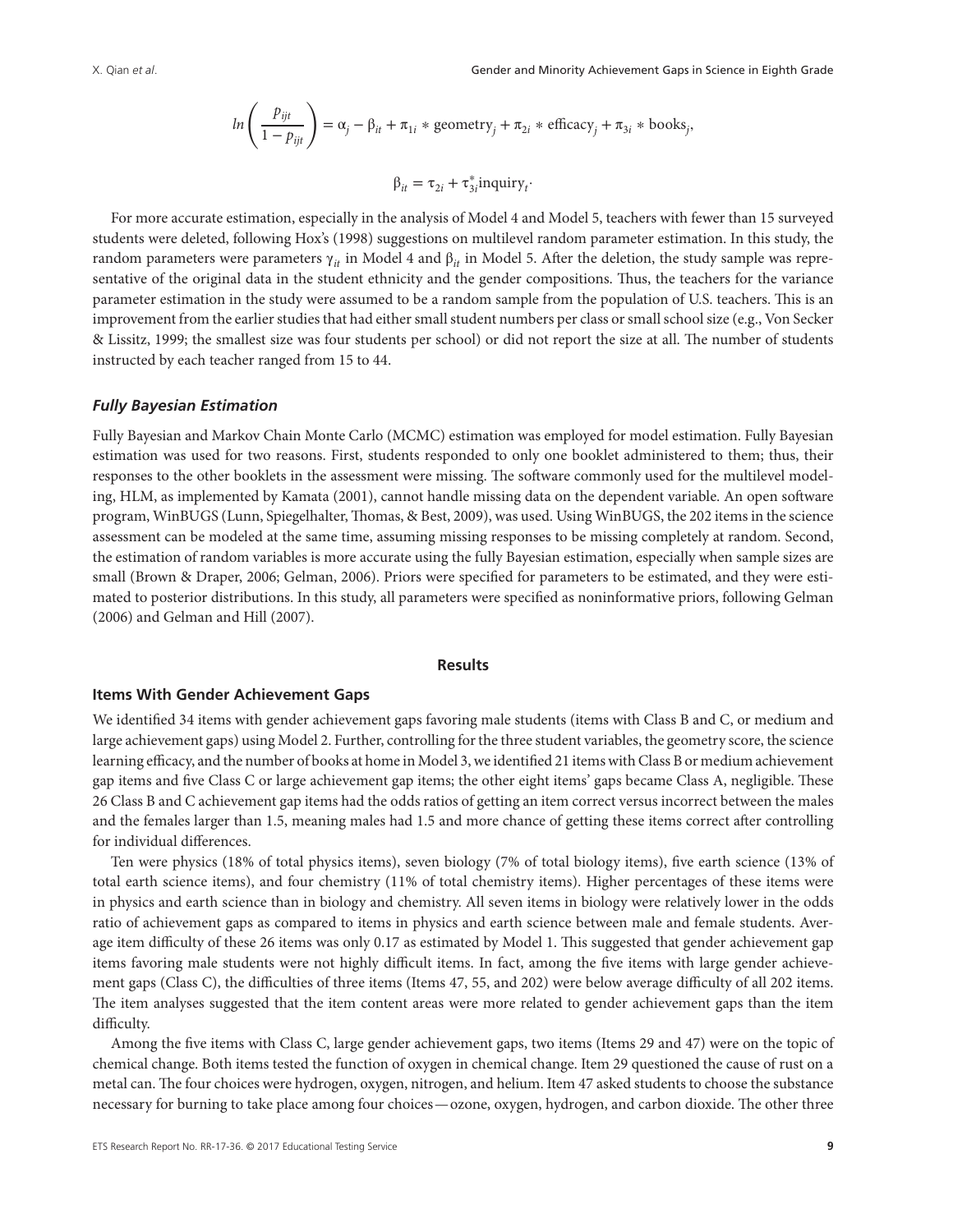| Item | Item difficulty |           | SD   |         | Odds ratio $\gamma_i$ | Odds ratio science learning efficacy |
|------|-----------------|-----------|------|---------|-----------------------|--------------------------------------|
| 47   | $-0.50$         | $0.90***$ | 0.16 | $-2.11$ | 2.46                  | 1.10                                 |
| 202  | $-0.46$         | $0.84***$ | 0.16 | $-1.98$ | 2.32                  | $1.27*$                              |
| 29   | 0.91            | $0.73***$ | 0.16 | $-1.73$ | 2.08                  | 1.41                                 |
| 144  | 2.13            | $0.71**$  | 0.22 | $-1.67$ | 2.04                  | $1.60***$                            |
| 55   | $-0.63$         | $0.64***$ | 0.16 | $-1.50$ | 1.90                  | $1.28*$                              |

**Table 5** Items With Large Gender Achievement Gaps

\**p*≤.05, \*\**p*≤.01, \*\*\**p*≤.001.

items were two earth science items (55 and 202, on the topic of Earth in the solar system and universe) and one physics item (144, on the topic of light). Difficulties of Items 55 and 202 were below zero.

Estimation results of five Class C, large achievement gap items, are shown in Table 5, along with the item difficulties, sorted in descending order by the magnitude of achievement gap parameter  $(\gamma_i)$ .

As to item type, only six, or 6%, of the CR items had medium to large gender achievement gaps, a much lower percentage (19%, or 20) than the MC items.

In the current study, it was found that the gender achievement gaps were more related to items' content areas than to item difficulty. The content areas related to gender achievement gaps favoring males were (a) the function of oxygen in chemical change, (b) physics items about light requiring abstract understanding, and (c) earth science items about the solar system requiring visual–spatial ability.

#### **Items With Minority Achievement Gaps**

We decided to use Model 3 to identify items with minority achievement gaps, with the three student variables controlled. The reason is that if we used Model 2, simply too many items were statistically significant. Using Model 3, 71 items were identified as having medium to large minority achievement gaps. Among these 71 items, 44 items were CR items, or 45% of the total 98 CR items. The percentage of CR items showing minority achievement gaps was higher than that showing gender achievement gaps (6%). On the other hand, 26% MC items had minority achievement gaps (27 of the 104 MC items). Thirty of the total 71 items with minority achievement gaps showed Class C, large achievement gaps. The odds of getting these 30 items correct for White students were almost twice that of minority students. Relatively low average item difficulty of these 30 items  $(M = 0.17, SD = 0.98)$  suggested that difficulty is not related to minority achievement gaps. Among these 30 items, nine were biology items (70 in total); one chemistry item (37 in total); eight earth science items (39 in total); and 12 physics items (56 in total). A higher percentage of earth science (20.51%) and physics (21.43%) items showed large achievement gaps as compared to biology (12.86%) and chemistry items (2.7%). The majority of items with large, Class C, achievement gaps in biology, eight out of nine, were CR items, while in total there were 19 Class C CR minority achievement gap items. Among the 10 largest items with achievement gaps, seven were CR items. Mean difficulty of these items was  $0.16$  ( $SD = 1.07$ ). Results of parameter estimation of these 30 items are shown in Table 6, sorted in descending order by the magnitude of achievement gap parameter  $(\gamma_i)$ .

#### **Science Learning Efficacy**

Among items showing gender achievement gaps, science learning efficacy was a significant predictor for the odds ratio of getting 15 items (Items 1, 11, 12, 53, 55, 63, 69, 71, 75, 129, 144, 152, 168, 175 and 202) correct between males and females even after controlling for geometry score. For example, the odds ratio between the two genders of getting Item 144 correct increased by 1.60 times, with a 1-point increase in science learning efficacy, on a 3-point scale. Among these 15 items, nine items were earth science and physics items, suggesting, for females, that efficacy is a more important predictor of learning in these two subjects than biology and chemistry.

Among the 71 items with large minority achievement gaps, science learning efficacy was a significant predictor for 37 items in the odds ratio of getting these items correct. Among these 37 items, a higher percentage (76% or 28 items) were CR items than MC items (9 items) suggesting that science learning efficacy had a stronger association to minority students' correct response to CR items than their response to MC items.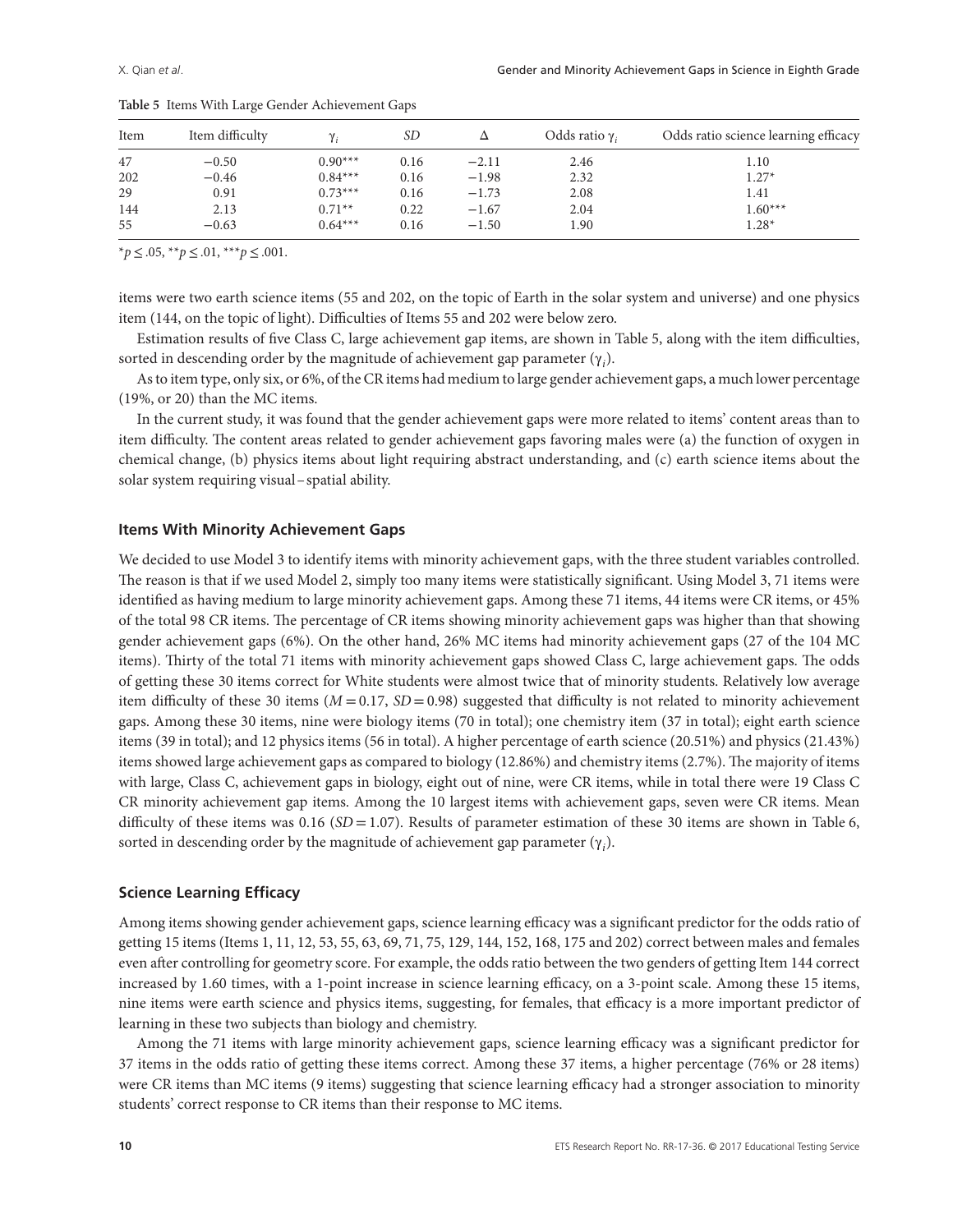| Item         | Item difficulty | $\gamma_i$ | SD <sub></sub> | Δ       | Odds ratio $\gamma_i$ | Odds ratio science learning efficacy |
|--------------|-----------------|------------|----------------|---------|-----------------------|--------------------------------------|
| 197          | 0.37            | $1.17***$  | 0.17           | $-2.75$ | 3.23                  | $1.34**$                             |
| 186          | $-1.09$         | $0.99***$  | 0.18           | $-2.32$ | 2.68                  | 0.86                                 |
| 198          | $-1.37$         | $0.98***$  | 0.19           | $-2.29$ | 2.65                  | 0.97                                 |
| 151          | 2.56            | $0.97**$   | 0.32           | $-2.28$ | 2.64                  | 1.33                                 |
| 182          | 1.22            | $0.96***$  | 0.20           | $-2.26$ | 2.62                  | 1.12                                 |
| $\mathbf{1}$ | 0.36            | $0.93***$  | 0.17           | $-2.18$ | 2.53                  | $1.37**$                             |
| 52           | 0.21            | $0.92***$  | 0.17           | $-2.15$ | 2.50                  | $1.39**$                             |
| 53           | 0.76            | $0.91***$  | 0.19           | $-2.13$ | 2.48                  | $1.50***$                            |
| 110          | $-0.91$         | $0.89***$  | 0.17           | $-2.09$ | 2.43                  | $1.39**$                             |
| 172          | $-0.69$         | $0.89***$  | 0.17           | $-2.09$ | 2.43                  | $1.43**$                             |
| 95           | 1.26            | $0.84***$  | 0.21           | $-1.96$ | 2.31                  | $1.60***$                            |
| 174          | 0.16            | $0.83***$  | 0.17           | $-1.95$ | 2.30                  | 1.04                                 |
| 15           | $-0.59$         | $0.82***$  | 0.17           | $-1.92$ | 2.26                  | 1.14                                 |
| 196          | $-0.57$         | $0.80***$  | 0.17           | $-1.87$ | 2.22                  | $1.38**$                             |
| 6            | 1.61            | $0.79***$  | 0.22           | $-1.86$ | 2.21                  | 1.22                                 |
| 57           | $-0.12$         | $0.79***$  | 0.16           | $-1.86$ | 2.20                  | 1.11                                 |
| 45           | 2.00            | $0.75***$  | 0.25           | $-1.77$ | 2.13                  | $1.47*$                              |
| 34           | $-0.30$         | $0.71***$  | 0.17           | $-1.67$ | 2.03                  | 0.82                                 |
| 14           | $-1.74$         | $0.71***$  | 0.21           | $-1.66$ | 2.02                  | $1.41**$                             |
| 72           | 0.06            | $0.70***$  | 0.17           | $-1.64$ | 2.01                  | $1.34**$                             |
| 5            | 0.69            | $0.69***$  | 0.18           | $-1.62$ | 1.99                  | $1.34**$                             |
| 73           | 1.39            | $0.69**$   | 0.21           | $-1.62$ | 1.99                  | $1.51**$                             |
| 91           | 0.06            | $0.69***$  | 0.17           | $-1.62$ | 2.00                  | 0.99                                 |
| 11           | $-0.55$         | $0.68***$  | 0.17           | $-1.59$ | 1.97                  | $1.47***$                            |
| 38           | $-0.38$         | $0.68***$  | 0.17           | $-1.59$ | 1.97                  | 1.08                                 |
| 193          | 0.43            | $0.68***$  | 0.18           | $-1.59$ | 1.97                  | 1.22                                 |
| 202          | $-0.46$         | $0.65***$  | 0.17           | $-1.54$ | 1.92                  | $1.29*$                              |
| 12           | $-0.25$         | $0.64***$  | 0.17           | $-1.52$ | 1.91                  | $1.26*$                              |
| 78           | 0.95            | $0.64***$  | 0.19           | $-1.51$ | 1.90                  | $1.25*$                              |
| 117          | 0.08            | $0.64***$  | 0.17           | $-1.50$ | 1.90                  | 1.21                                 |

|  |  |  |  |  |  |  | Table 6 Items With Large Minority Achievement Gaps |  |
|--|--|--|--|--|--|--|----------------------------------------------------|--|
|--|--|--|--|--|--|--|----------------------------------------------------|--|

\**p*≤.05, \*\**p*≤.01, \*\*\**p*≤.001.

#### **Significant Difference Across Teachers**

In order to understand whether teachers' inquiry instruction was a significant source of gender and minority achievement gaps, Models 4 and 5 were applied. In Model 4, the achievement gap parameters  $(\gamma_{it})$  for the items showing medium or large gender achievement gaps were modeled randomly across 189 teachers, and then the teacher's inquiry instruction was used to predict the random achievement gaps. Nine items showed significant achievement gap variations across teachers. Significant gender achievement gap variations across classes suggested that the gaps of these nine items could be larger between male and female students instructed by some teachers, whereas for other teachers the gaps could be smaller. Items 29 and 144 had the highest mean on the odds ratio of getting the items correct between male and female students among the nine items identified. These two items required abstract understanding of the concepts of oxygen's function in chemical change and light traveling in different media. Significant achievement gap variations from class to class were possibly due to teachers' coverage of the concepts in the class and teachers' skills in delivering the concepts to students. Except for two items (Item 11, a biology item, and Item 29, a chemistry item), the remaining seven items were either earth science or physics items, suggesting that the achievement gaps between the two genders varied a lot from class to class as a result of teachers' instruction in these two subjects. The estimated results are shown in Table 7. For example, the mean log odds ratio of the achievement gap from class to class for Item 29 is 1.20 (the mean odds ratio of the gap is 3.32 between males and females), and the standard deviation of the random parameter is 0.36. However, our further analysis did not support the hypothesis that science inquiry instruction is a significant predictor for the variations in the gender achievement gaps from class to class.

Similarly, item difficulties (β*it*) were estimated randomly across teachers for items with minority achievement gaps in Model 5. A significant item difficulty variation across the classes implies that instruction could have made a difference in minority students' performance. Further, inquiry instruction was used to predict the random item difficulties of these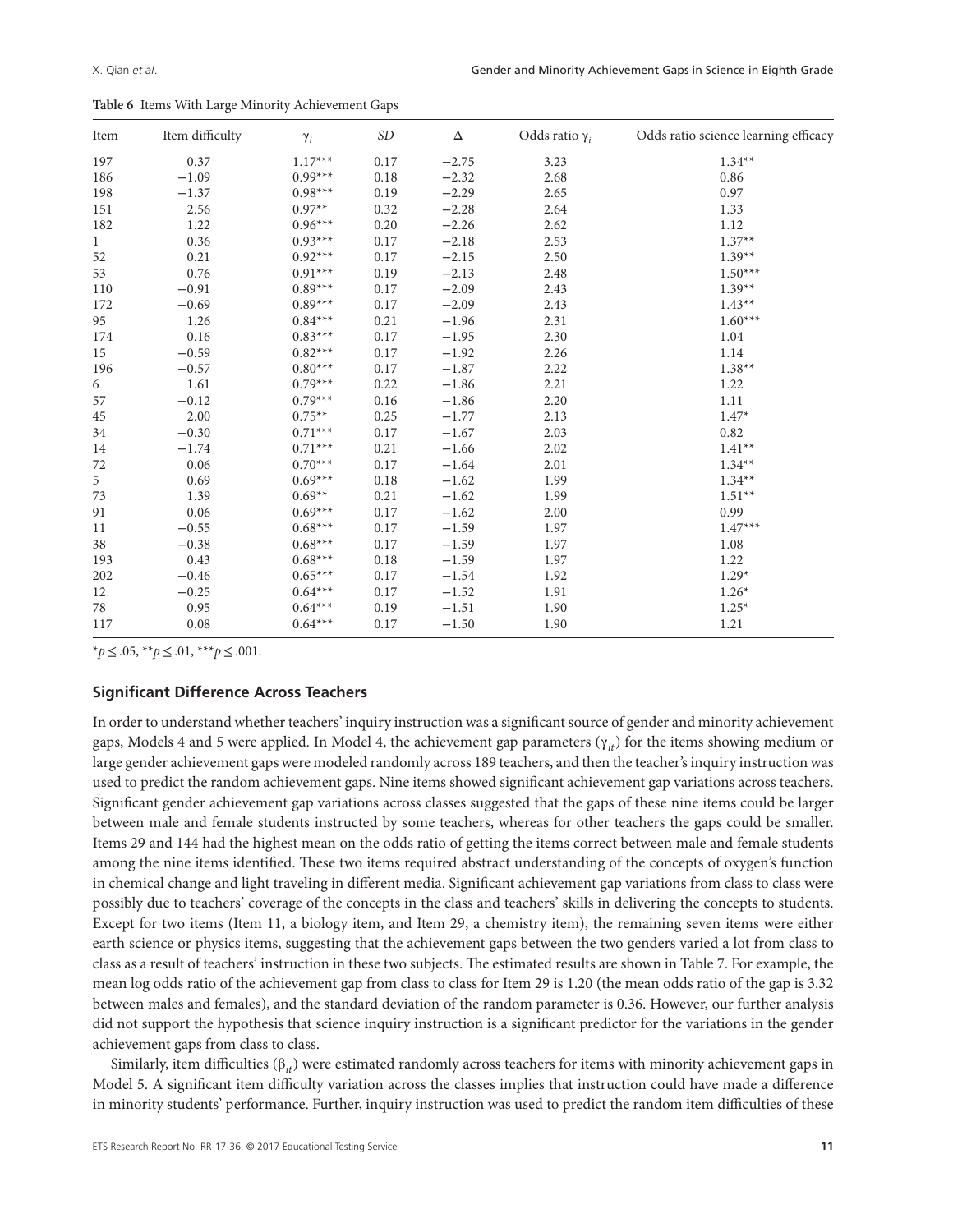| Item           | $\gamma_{it}$ | <i>SD</i> | Odds ratio achievement gap |
|----------------|---------------|-----------|----------------------------|
| 29             | $1.20***$     | 0.36      | 3.32                       |
| 144            | $1.19**$      | 0.47      | 3.29                       |
| 171            | $0.89**$      | 0.37      | 2.44                       |
| 182            | $0.88*$       | 0.40      | 2.41                       |
| $\overline{4}$ | $0.86**$      | 0.33      | 2.36                       |
| 53             | $0.85*$       | 0.39      | 2.34                       |
| 11             | $0.83*$       | 0.39      | 2.29                       |
| 69             | $0.78*$       | 0.40      | 2.18                       |
| 56             | $0.77*$       | 0.35      | 2.16                       |

**Table 7** Gender Achievement Gaps: Random Effects

\**p*≤.05, \*\**p*≤.01, \*\*\**p*≤.001.

**Table 8** Minority Achievement Gaps: Random Effects Item Difficulty

| Item | $\beta_{it}$ | SD   | Odds ratio achievement gap |
|------|--------------|------|----------------------------|
| 45   | $1.71***$    | 0.31 | 5.53                       |
| 110  | $1.23***$    | 0.24 | 3.42                       |
| 14   | $1.20***$    | 0.30 | 3.32                       |
| 92   | $1.08***$    | 0.21 | 2.94                       |
| 159  | $0.89***$    | 0.23 | 2.44                       |
| 29   | $0.86***$    | 0.23 | 2.36                       |
| 195  | $0.83***$    | 0.21 | 2.29                       |
| 172  | $0.81**$     | 0.26 | 2.25                       |
| 197  | $0.81***$    | 0.22 | 2.25                       |
| 53   | $0.77**$     | 0.25 | 2.16                       |
| 41   | $0.76*$      | 0.38 | 2.14                       |
| 65   | $0.76**$     | 0.27 | 2.14                       |
| 15   | $0.75**$     | 0.25 | 2.12                       |
| 82   | $0.73**$     | 0.28 | 2.08                       |
| 182  | $0.72**$     | 0.25 | 2.05                       |

\**p*≤.05, \*\**p*≤.01, \*\*\**p*≤.001.

items. Thirty-eight out of these 71 items showed significant item difficulty variations across teachers. Among these 38 items, 19 were CR items (19% of all CR items); the mean difficulty of these 19 CR items was  $0.14$  (*SD* = 0.89). Among the remaining 33 items with minority achievement gaps without significant item difficulty variations across teachers, 25 were CR items (25% of all CR items). The mean difficulty of these 25 CR items was 0.67 (*SD* = 1.20). The CR items with significant item difficulty variations across teachers had lower average item difficulty. This suggested that it is harder for teachers to narrow the achievement gaps of the minority students on more difficult CR items. On the other hand, it also suggested that instruction of some teachers is more effective than others in narrowing the achievement gaps on CR items of less difficulty. Minority students were more likely to perform poorly when items were harder CR items, and the teachers' instruction was less helpful in narrowing the gaps between minority and White students on these items. The estimations are shown in Table 8. For example, the mean log odds ratio of the achievement gap for Item 45 is 1.71 (the mean odds ratio of the gap is 5.53 between White and minority students); the standard deviation of the random parameter is 0.31. Inquiry instruction is not a significant predictor for item difficulty variances across teachers.

#### **Item Difficulty and Content**

Item difficulties were estimated with Model 1, a one-parameter IRT model. The reason for using a one-parameter model is that the estimated item difficulties can be directly compared among all 202 items, whereas for a two- or threeparameter model, the difficulties cannot be directly compared. The TIMSS group has investigated the model fit of all these items through IRT two-parameter and three-parameter models for dichotomous CR items and MC items, respectively (Olson et al., 2008). The accession numbers of the 202 items and their corresponding analysis ID are shown in Appendix B. With the accession numbers, interested readers can look up more detailed item information from the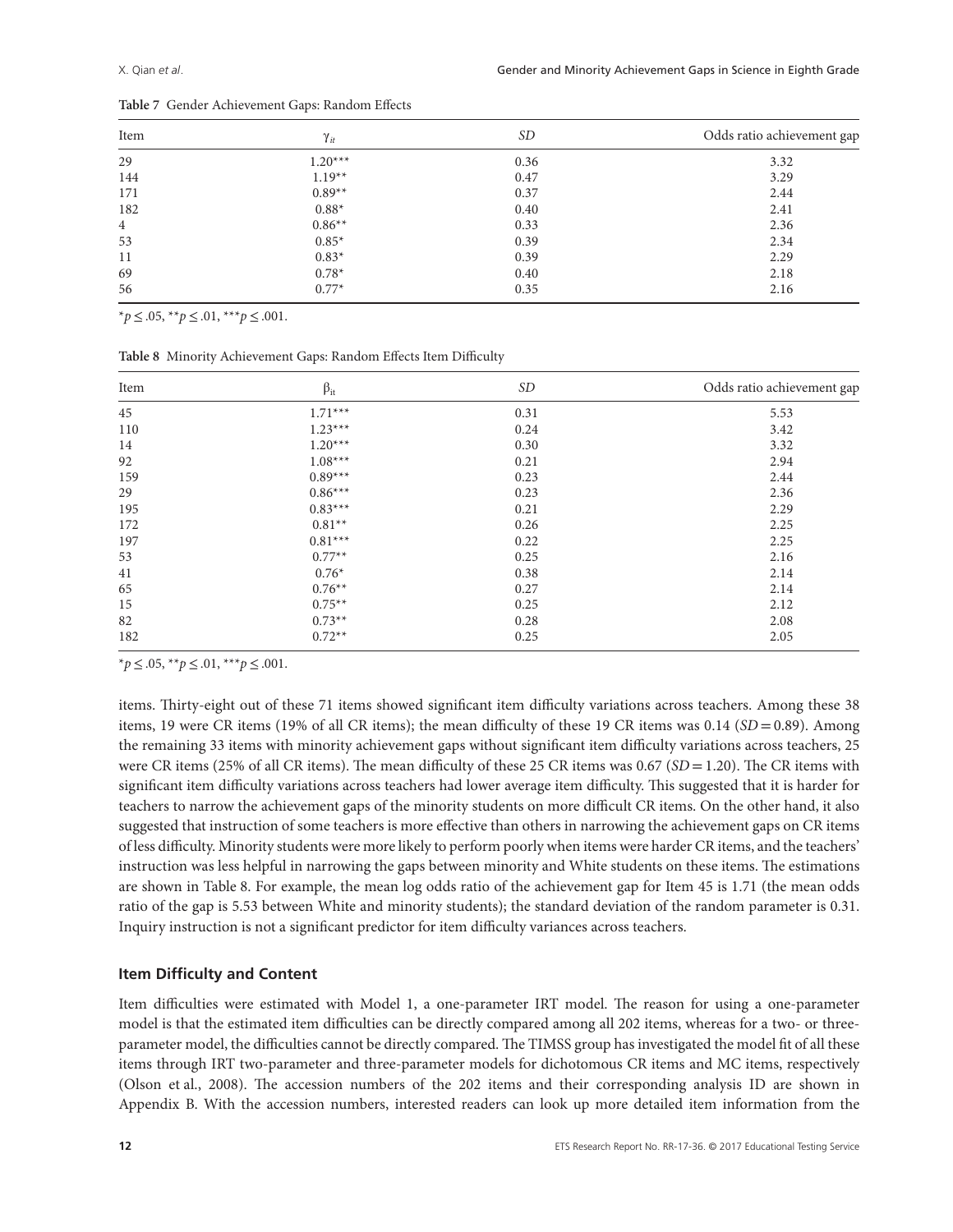TIMSS study link [http://timss.bc.edu/timss2007/idb\\_ug.html.](http://timss.bc.edu/timss2007/idb_ug.html) The information includes item content, cognitive domains, topics, item types, and their release status. For items released in 2007, their content is available as well. Content of some unreleased items in 2007 was released after the 2011 study at the link [http://timssandpirls.bc.edu/timss2011/](http://timssandpirls.bc.edu/timss2011/international-database.html) [international-database.html.](http://timssandpirls.bc.edu/timss2011/international-database.html) The item ID is the order these items were analyzed in the current study; they can be used to identify the items' analysis results in the tables starting from Table 5.

Difficulties of the total 202 items ranged from −2.70 to 4.28 ( $M = 0.08$ , SD = 1.04). Difficulty range for biology items was −2.70 to 2.73 (*M* = −0.08, *SD* =0.94); for chemistry items −2.53 to 4.28 (*M* =0.24, *SD* =1.23); for earth science items −1.23 to 1.61 (*M* = −0.11, *SD* =0.78); for physics items −2.63 to 2.72 (*M* = −0.11, *SD* =1.10). CR item difficulties ranged from −2.02 to 4.28 (*M* =0.39, *SD* =1.10). MC item difficulties ranged from −2.70 to 2.13 (*M* = −0.22, *SD* =0.87). Due to limited space, many detailed item contents and characteristics cannot be included. Interested readers may contact the first author of this paper.

#### **Discussion**

This study has several important results. First, items having gender achievement gaps favoring male students were more noticeable in the content areas of physics and earth science as compared to biology and chemistry. Female students also performed less well on the items requiring visual–spatial ability. The items identified were not all difficult items. In fact, many easy items were identified, suggesting that item difficulty may not be the only source of the gender gaps; rather, there are various reasons for the gaps.

We analyzed two items' contents with large (Class C) gender achievement gaps. Item 55 was on the topic of "Earth in the solar system and the universe" in earth science. Item 55 asked students to choose a correct answer from four choices to complete the statement "An Earth year is the length of time it takes for . . . ." The four choices are as follows: (A) Earth to rotate once on its axis; (B) The moon to revolve once around earth; (C) The sun to revolve once around Earth; and (D) Earth to revolve once around the sun. The correct answer was the last choice. Although this item did not require students to draw the relative position of the sun, the Earth, and the moon, the item tested the concept of the Earth's relative position to the sun at different seasons and how an Earth's year occurs. The best way to understand this concept is through visual–spatial instruction. Teachers can use computer simulation to improve students' understanding of the sun, the Earth, and the moon's motion orbits in a dynamic animation. Mathewson (1999) suggested that visual–spatial ability is central in both teaching and understanding of many science concepts, such as planetary orbits in the solar system; motion in heat energy, ocean currents and winds; and cycles in earthquake, light waves, and seasons (p. 40); however, this ability, as suggested by the author, is often overlooked by educators. The gender gap on Item 55 suggested that female students perform less well on items requiring visual–spatial ability. The finding is consistent with an earlier study (Hamilton, 1999) in which 12th-grade male students scored an average of nearly one half standard deviation higher than female students on spatial–mechanical reasoning MC items, the largest among all three different types of science items, with quantitative science and basic knowledge and reasoning as the other two types of science items. Hamilton's study also found that a CR item on the topic of eclipse showed gender DIF favoring male students. Findings of the current study and Hamilton's study suggest that visual–spatial ability is essential in teaching and understanding of the solar system and the universe.

Item 144, on the topic of light in physics, had a difficulty rating of 2.13. Its cognitive domain is *knowing*, basic knowledge required for students. It asked, "Light travels fastest through which of the following?" The four choices were air, glass, water, and a vacuum. The correct choice is the last option. This item requires students' understanding of an abstract concept: Compared to traveling in a vacuum, speed reduction of light occurs due to traveling in a medium. We believe that instruction of the concept of light is better to follow force and motion. The friction of an object can be used as an analogy for the understanding of light traveling in different media. It is easier for teachers to instruct, demonstrate, and prove (with more easily available lab equipment) the concept of an object traveling and its friction than a more abstract concept of light traveling. Another option for teachers is the use of computer simulation with assisted visual animation to explain light traveling.

Unfortunately, as Halpern et al. (2007) commented, unlike verbal and quantitative skills, visual–spatial ability is not routinely assessed in school settings. Mathewson (1999) suggested that although visual–spatial ability is central in both teaching and understanding of many science concepts, this ability is overlooked by educators. A lack of coherence in the science curriculum was criticized and suggestions were made (Mathewson, 1999) for developing a thematic approach to fostering visually assisted learning in the science curriculum. Teaching strategies such as analogy and computer-assisted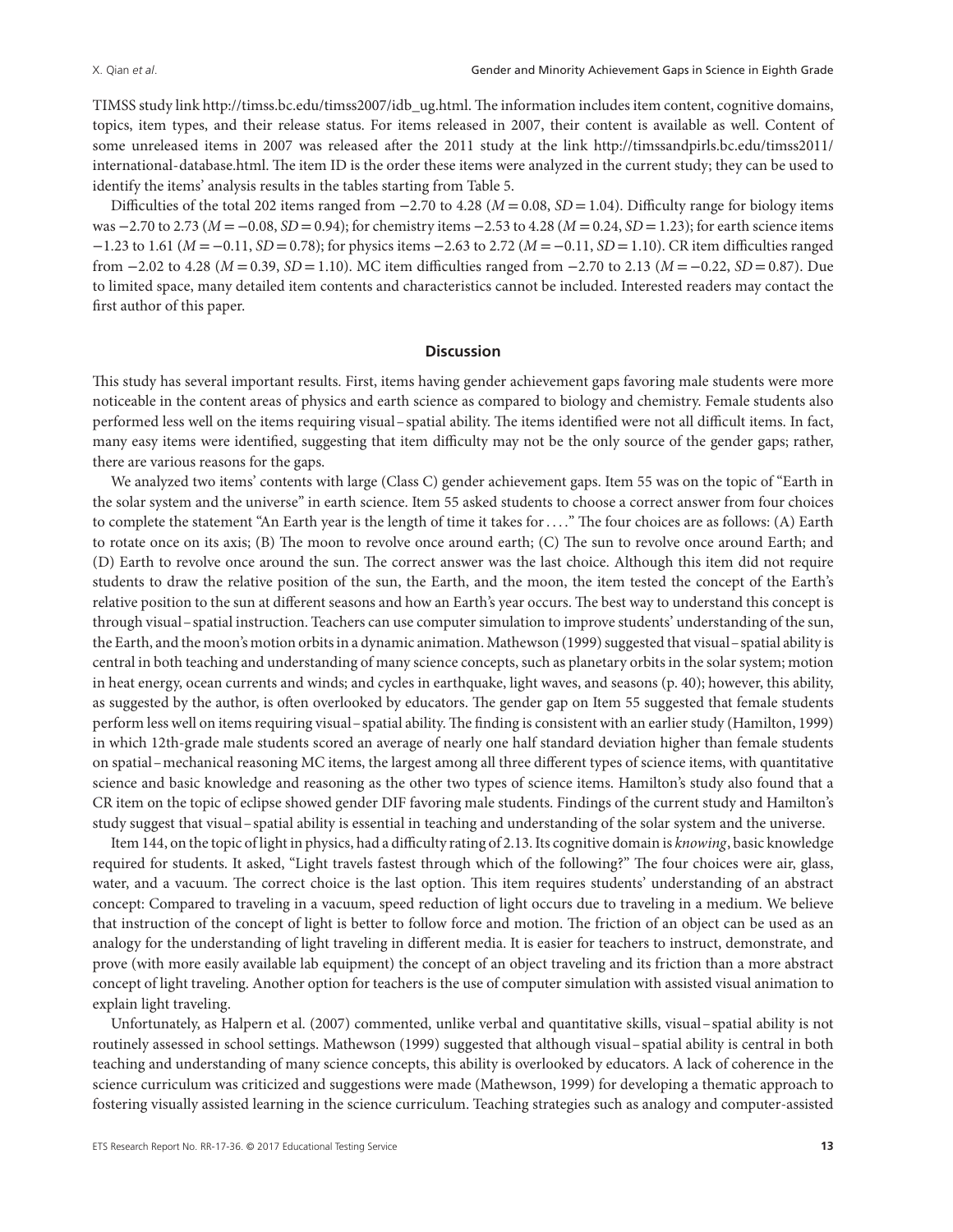learning, which employ visual–spatial thinking, were discussed in his study. It can be helpful for educators and teachers to classify science contents that require different skills, especially visual–spatial skills, and to deploy different instructional tactics such as visual modeling through computer animation, especially when visual modeling is essential in understanding and also enhances students' learning interest, engagement, and ultimately, performance.

Second, science learning efficacy is more likely a significant predictor for the gender achievement gap when an item is a physics or an earth science item. Improving female students' science learning efficacy can potentially enhance their performance on physics and earth science items. Early on in the learning experience of female students, it will be more helpful if families, schools, and communities foster and encourage these students' pursuit of, and interest and engagement in, science by meeting their different and necessary needs and connecting them to various opportunities and resources at school, community, and national levels. Also, we should inspire and empower female students by telling them stories of the many difficulties female scientists have had in the pursuit of scientific knowledge and how they persevered and eventually made huge contributions to society.

Third, a much higher percentage of CR items were Class C minority achievement gap items than MC items, especially in biology, indicating that curriculum, literacy, and cognitive thinking may be the cause. These items were not difficult items. The average difficulty of items showing Class C gaps was only slightly higher than the average difficulty of the total testing items. We reviewed two CR items' contents with the largest gaps: Items 52 and 53, two earth science CR items. Item 52 asked students, "Describe one way groundwater can become polluted." Item 53 asked students, "Explain why soil erosion can be reduced by planting trees." We believe that performance gaps can be caused by two factors. First, the item contents may not have been covered by the school curriculum or discussed at home, and students did not have any knowledge of it. To improve performance, teachers and parents can think about what the basic concepts are in different science areas in our daily life, such as pollution and environment protection. Then these concepts can be covered in a prioritized manner in school: Teachers can introduce concepts that are easier to understand and closer to life and then abstract concepts that are based on prior knowledge and less related to daily life. Second, the students may have understood the concept vaguely; however, they were not able to express it clearly and logically in writing. The second factor is related to students' cognitive understanding and their verbal ability to express a concept. Boys and girls learn things through playing and engaging. A field trip to a park can help kids understand the concept of erosion. A video clip contrasting barren sandy land to tree-covered rich soil can help in visualizing the concept. Teachers can also discuss how eroded land can do harm to human beings, such as weather change and agriculture production reduction. They can also talk about how soil has become eroded by such things as overplanting and pasturage.

Fourth, minority students performed significantly worse on physics and earth science items as compared to biology and chemistry items. Over 20% of earth science and physics items showed large achievement gaps favoring White students. As discussed earlier, many physics and earth science contents require students' abstract thinking skills to visualize and develop a logical notion of complex phenomena. The way teachers can help student understanding is instructing through simple life analogies to these phenomena through lab demonstration, visually assisted computer animation, and extensive discussion of how these phenomena occurred, what the impacts are on human beings, and what we can do to avoid, preserve, and improve the current situations.

Fifth, our results did indicate that both achievement gaps could be narrowed by teachers in some classes, especially in physics and earth science. We feel that many teachers did well in helping female and minority students' understanding of many abstract physics and earth science concepts. These teachers with better knowledge about how to engage female and minority students can introduce their instructional ideas and successful examples to those who know less at different levels—school, state, and national.

Although teachers' instruction was helpful in narrowing minority achievement gaps on less difficult CR items, instruction did not make a difference when CR items became harder. It is a challenge for teachers who teach in urban school districts with a higher concentration of minority students. These students have less resources at home, financially and also in social capital. These students need extra care in their lives through social volunteering to engage and encourage them in academics. There are many successful stories. For example, JPMorgan Chase & Co.'s Fellowship Initiative Program (Chiang & Trowbridge, 2014) helped many high school students in minority low-income neighborhoods graduate and get admitted into colleges through after-school programs and Saturday classes. The program is expanding from New York City to two other large cities, Chicago and Los Angeles, where there are many minority low-income students. Doing well in science requires all-around abilities—verbal, quantitative, and visual–spatial (Halpern et al., 2007).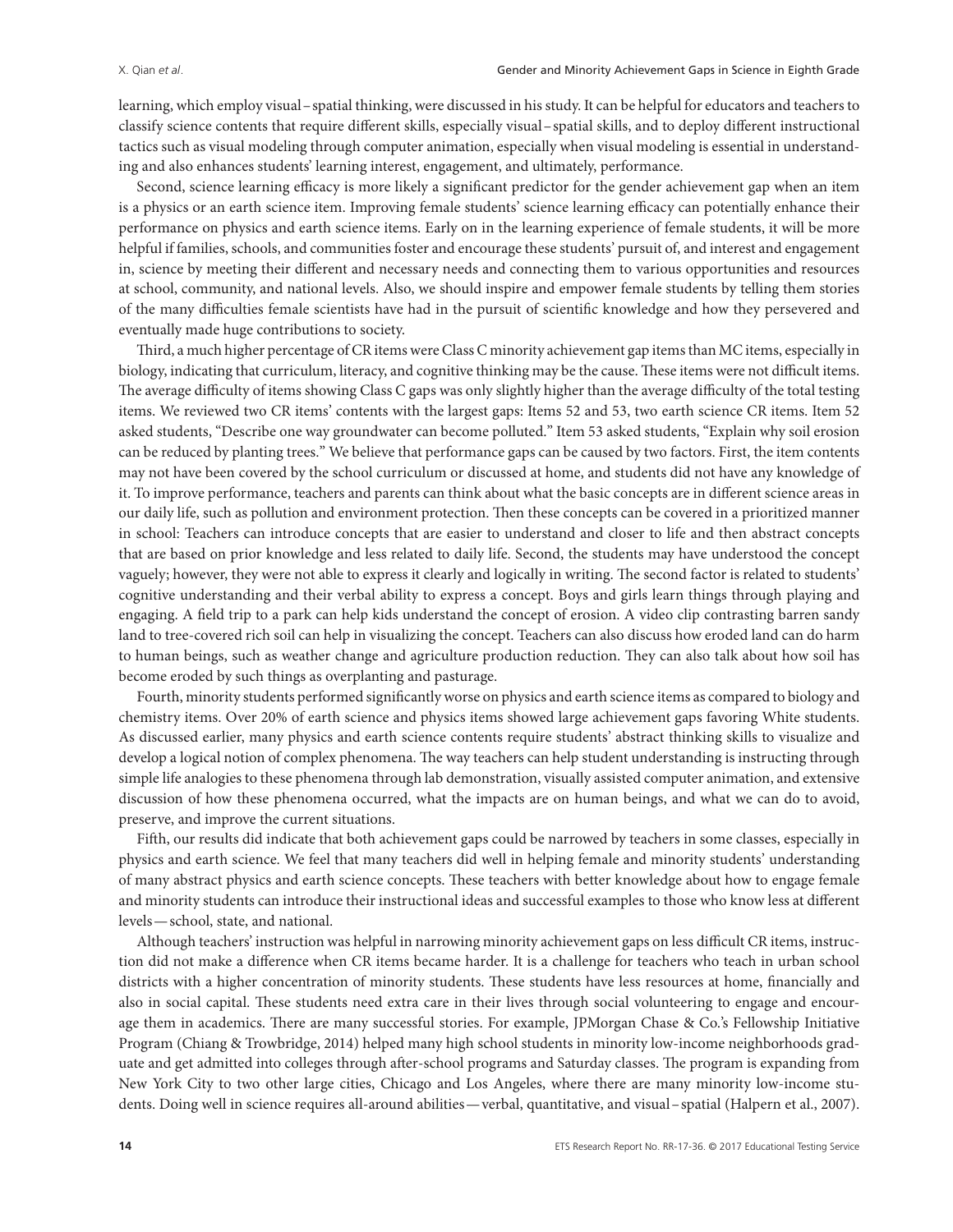Therefore, science instruction does not mean teaching science itself, but rather enhancing students' basic literacy skills as well as other reasoning and cognitive thinking skills. Brockton High School became an exemplary public school in narrowing the achievement gaps of its minority and free lunch student body (Ferguson, Hackman, Hanna, & Ballantine, 2010). Leaders and teachers of Brockton High School identified four skills—reading, writing (including writing skills to open response question), reasoning, and speaking—as basics for improving achievement not only in English but also in mathematics, science, social science, and other electives. Curriculum built around these four skills evidenced narrowing of achievement gaps of all students from Grades 8 to 10.

In our study, we did not find that inquiry instruction was effective in reducing either the gender or the minority achievement gaps. Doing science needs multiple skills: Cognitive understanding, reasoning, and speaking are basic skills to scaffold inquiry instruction. Merely using a single instructional method may not be effective in narrowing the achievement gaps for females and minority students. There may be no one-formula-fits-all curriculum (Von Secker & Lissitz, 1999) to reduce gender and minority achievement gaps because students each have their own learning needs—cognitive, efficacy, and instructional. It is essential to create a more, diversified, individualized, engaging, caring, and equitable, yet competitive environment with fair rules to play and study (Johnson, 2009; Johnson et al., 2007). Reducing gender and minority achievement gaps in science requires efforts from school science teachers, science educators, assessment experts, and other social workers and philanthropists to work together. School teachers work most closely with students; they have the best understanding of students' learning tracks and diverse needs. By working closely with school teachers, science educators can develop teacher professional development programs by identifying instruction methods that are effective in narrowing the achievement gaps through different styles of instruction and for different subject content areas. Assessment experts should use the most equitable and comprehensive measures to evaluate students' learning and achievement and to select best-fit students for various social needs.

Narrowing achievement gaps of both females and ethnic minorities at the middle-school level is indispensable to supporting the leading position of the United States in science at the high school and higher education levels, especially in the science and engineering workforce and research fields. Given the increasing demands of the science and engineering workforce and the growing reliance on foreign talents (National Academies, 2011), it is imperative to learn where the achievement gaps are and to consider ways to create a full participatory environment for all citizens to learn science, including both genders and all ethnic minorities, from a young age and especially when the gender and minority achievement gaps start to emerge. Gender and minority achievement gaps in science do not exist at the middle-school level in many countries that rank at the top of science achievement (e.g., Singapore, Chinese Taipei and Japan; NCES, 2009). However, the achievement gaps are significant in the United States. We do feel, with females accounting for half of the population and ethnic minorities comprising around one third of the population, that there is an urgent need to narrow the gaps at the middle-school level. And eventually, we may see more females and minorities holding more science and engineering positions in a more important way.

With a national representative sample, findings of the current study can be generalized to the population. One limitation of this study is that although we found that teacher instruction was related to gender and minority achievement gaps on various items, we could not identify with available data the particular instructional method that was related to the gaps. The instructional variable we used, inquiry instruction, was not significantly related to the achievement gaps. There are several reasons that inquiry instruction was not a significant predictor. This variable was a teacher self-reported variable. Teachers' understanding of inquiry instruction may vary and thus made this variable hard to measure and use. Another reason can be that, as implied by Von Secker & Lissitz (1999) and our own study, instruction should fit the needs of each individual student. Inquiry instruction may be effective for some students; however, it may not be useful for all students. In the future, we may look at how instruction that addresses each individual's needs can be more useful than inquiry instruction in predicting achievement gaps.

#### **References**

Beghetto, R. A. (2007). Factors associated with middle and secondary students' perceived science competence. *Journal of Research in Science Teaching*, *44*(6), 800–814.

Binici, S. (2007). *Random-effect differential item functioning via hierarchical generalized linear model and generalized linear latent mixed model: A comparison of estimation methods* (Unpublished doctoral dissertation). Florida State University.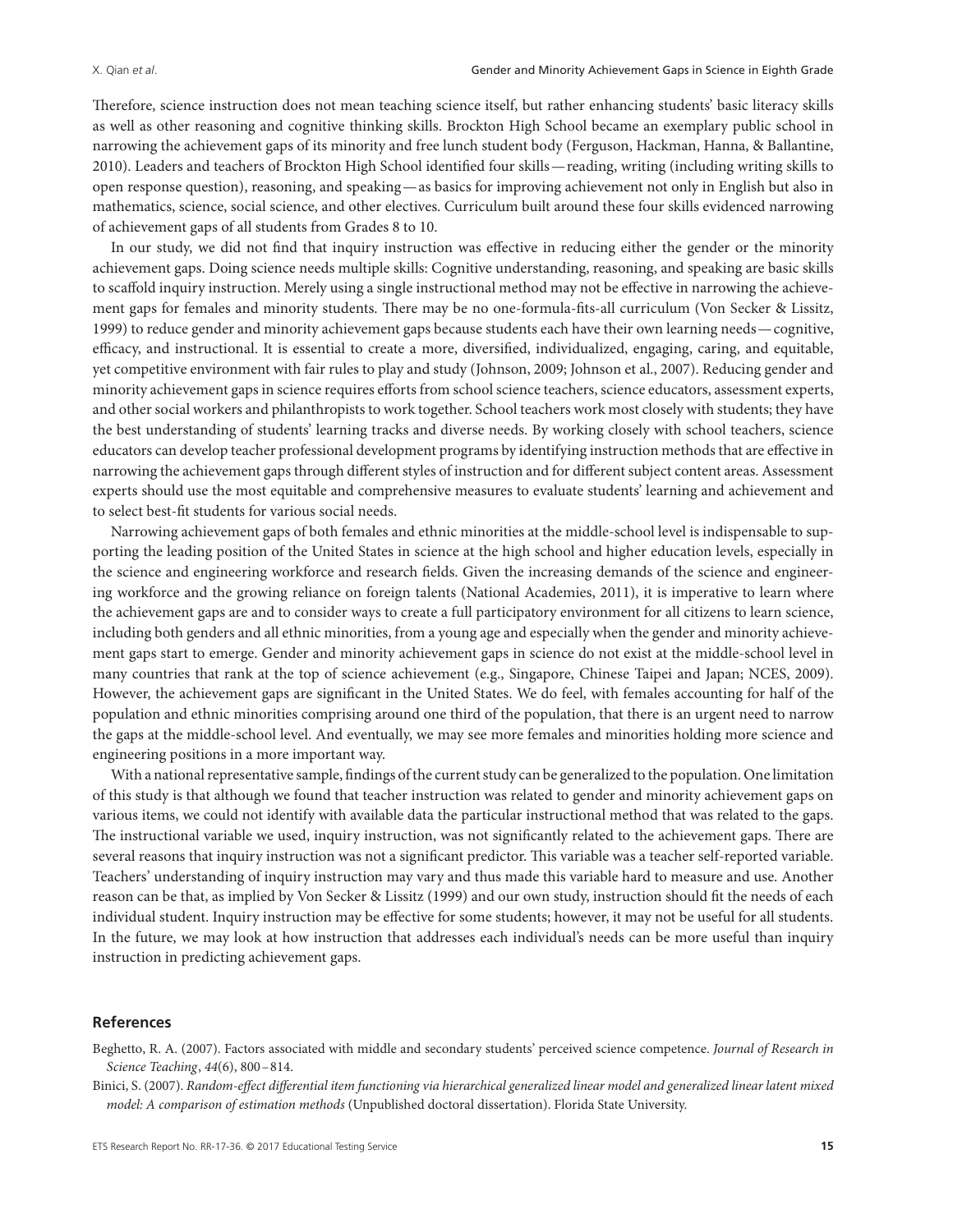- Brown, W. J., & Draper, D. (2006). A comparison of Bayesian and likelihood-based methods for fitting multilevel models. *Bayesian Analysis*, *1*(3), 473–514.
- Caprara, G. V., Fida, R., Vecchione, M., Del Bove, G., Vicchio, G. M., Barbaranelli, C., & Bandura, A. (2008). Longitudinal analysis of the role of perceived self-efficacy for self-regulated learning in academic continuance and achievement. *Journal of Educational Psychology 100*(3), 535–534.
- Chapin, J. R. (2006). The achievement gap in social studies and science starts early: Evidence from the early childhood longitudinal study. *The Social Studies*, *97*(6), 231–238.
- Chiang, L., & Trowbridge, A. (2014, June 24). *Jamie Dimon touts program aimed at young men of color* [CBS online news]. Retrieved from<http://www.cbsnews.com/news/jamie-dimon-touts-program-aimed-at-young-men-of-color>
- Chiu, M. M. (2007). Families, economies, cultures, and science achievement in 41 countries: Country-, school-, and student-level analyses. *Journal of Family Psychology, 21*(3), 510–519.
- Chiu, M. M., & McBride-Chang, C. (2006). Gender, context, and reading: A comparison of students in 43 countries. *Scientific Studies of Reading, 10*(4), 331–362.
- Chudgar, A., & Luschei, T. F. (2009). National income, income inequality, and the importance of schools: A hierarchical cross-national comparison. *American Educational Research Journal*, *46*(3), 626–658.
- Coluccia, E., & Louse, G. (2004). Gender differences in spatial orientation: A review. *Journal of Environmental Psychology, 24*(3), 329–340.
- Dorans, N. J., & Holland, P. W. (1993). DIF detection and description: Mantel-Haenszel and standardization. In P. W. Holland & H. Wainer (Eds.), *Differential item functioning* (pp. 35–66). Hillsdale, NJ: Lawrence Erlbaum.
- Ferguson, R. F., Hackman, S., Hanna, R., & Ballantine, A. (2010). *How high schools become exemplary: Ways that leadership raises achievement and narrows gaps by improving instruction in 15 public high schools.* Report on the 2009 Annual Conference of the Achievement Gap Initiative at Harvard University, Cambridge, MA.
- Geier, R., Blumenfeld, P. C., Marx, R. W., Krajcik, J. S., Fishman, B., Soloway, E., & Clay-Chambers, J. (2008). Standardized test outcomes for students engaged in inquiry-based science curricula in the context of urban reform. *Journal of Research in Science Teaching*, *45*(8), 922–939.
- Gelman, A. (2006). Prior distributions for variance parameters in hierarchical models. *Bayesian Analysis*, *1*(3), 515–533.
- Gelman, A., & Hill, J. (2007). *Data analysis using regression and multilevel/hierarchical models.* New York, NY: Cambridge University Press.
- Gonzales, P., Williams, T., Jocelyn, L., Roey, S., Kastberg, D., & Brenwald, S. (2009). *Highlights from TIMSS 2007: Mathematics and science achievement of U.S. fourth- and eighth-grade students in an international context.* Retrieved from [http://nces.ed.gov/pubs2009/](http://nces.ed.gov/pubs2009/2009001.pdf) [2009001.pdf](http://nces.ed.gov/pubs2009/2009001.pdf)
- Halpern, D. F. (2011). *Sex differences in cognitive abilities* (4th ed.). New York, NY: Psychology Press.
- Halpern, D. F., Benbow, C. P., Geary, D. C., Gur, R. C., Hyde, J. S., & Gernsbacher, M. A. (2007). The science of sex differences in science and mathematics. *Psychological Science in the Public Interest*, *8*(1), 1–51.
- Hambleton, R. K., Swaminathan, H., & Rogers, H. J. (1991). *Fundamentals of item response theory*. Newbury Park, CA: Sage.
- Hamilton, L. S. (1999). Detecting gender-based differential item functioning on a constructed-response science test. *Applied Measurement in Education, 12*(3), 211–235.
- Hox, J. (1998). Multilevel modeling: When and why. In R. Mathar & M. Schader (Eds.), *Classification, data analysis, and data highways* (pp. 147–165). Berlin, Germany: Springer-Verlag.
- Hyde, J. S. (2005). The gender similarities hypothesis. *American Psychologist, 60*(6), 581–592.
- Hyde, J. S. (2007). New directions in the study of gender similarities and differences. *Current Directions in Psychological Science, 16*, 259–263.
- Hyde, J. S., & Linn, M. C. (2006). Gender similarities in mathematics and science. *Science, 314*, 599–600.
- Johnson, C. C. (2009). An examination of effective practice: Moving toward elimination of achievement gaps in science. *Journal of Science Teacher Education*, *20*(3), 287–306.
- Johnson, C. C., Kahle, J. B., & Fargo, J. D. (2007). Effective teaching results in increased science achievement for all students. *Science Education*, *91*(3), 371–383.
- Kamata, A. (2001). Item analysis by the hierarchical generalized linear model. *Journal of Educational Measurement*, *38*, 79–93.
- Le, L.T. (2009). Investigating gender differential item functioning across countries and test languages for PISA science items. *International Journal of Testing, 9*(2), 122–133.
- Little, R. J. A., & Rubin, D. B. (2002). *Statistical analysis with missing data* (2nd ed.). Hoboken, NJ: John Wiley & Sons, Inc.
- Lunn, D., Spiegelhalter, D., Thomas, A., & Best, N. (2009). The BUGS project: Evolution, critique and future directions. *Statistics in Medicine, 28*(25): 3049–3067.
- Mantzicopoulos, P., Patrick, H., & Samarapungavan, A. (2008). Young children's motivational beliefs about learning science. *Early Child Research Quarterly, 23*(3), 378–394.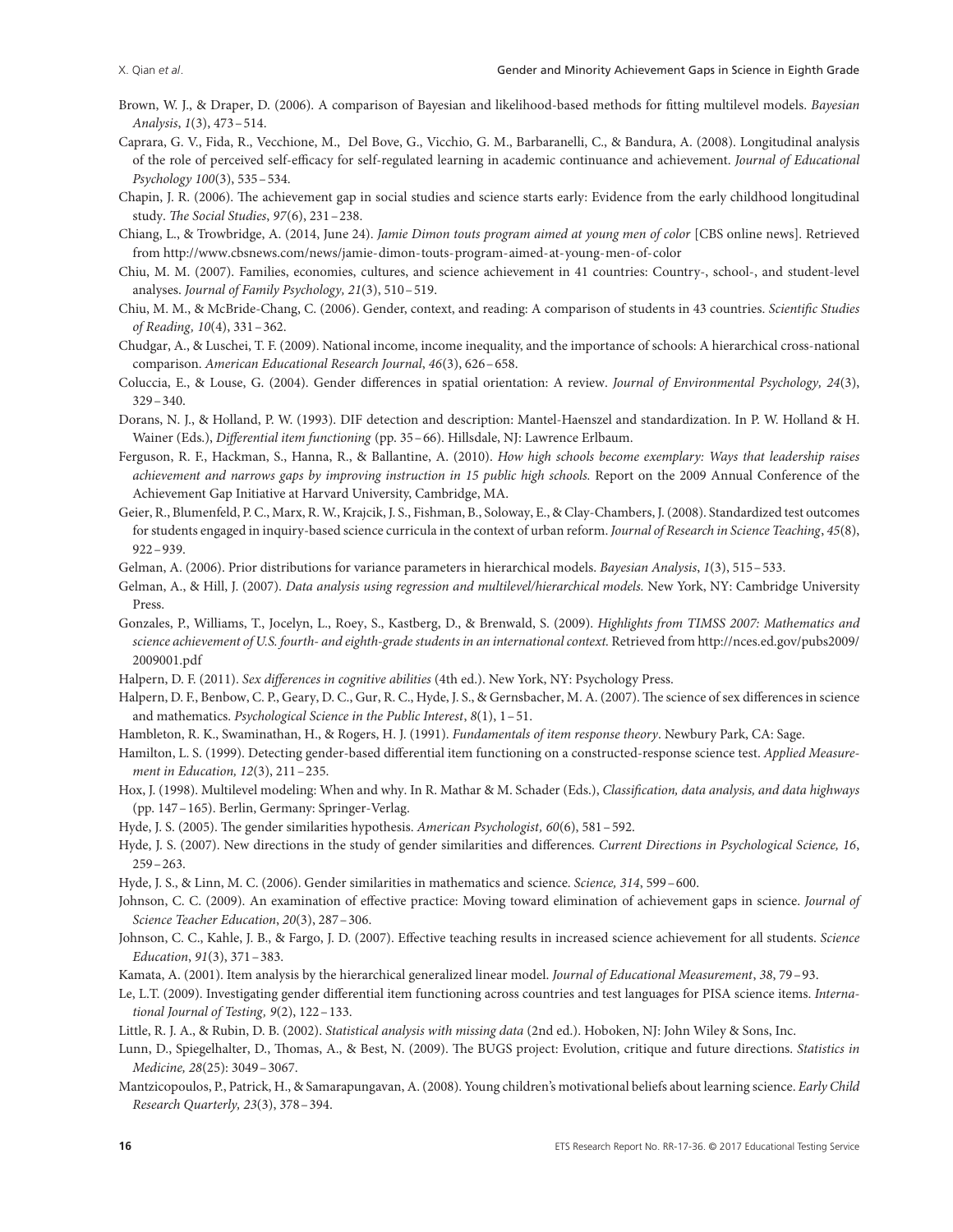- Martin, M. O., Mullis, I. V. S., & Foy, P. (with Olson, J. F., Erberber, E., Preuschoff, C., & Galia, J.). (2008). *TIMSS 2007 international science report: Findings from IEA's Trends in International Mathematics and Science Study at the fourth and eighth grades.* Chestnut Hill, MA: Boston College, TIMSS & PIRLS International Study Center.
- Mathewson, J. H. (1999). Visual–spatial thinking: An aspect of science overlooked by educators. *Science Education, 83*(1), 33–54.

Minner, D. D., Levy, A. J., & Century, J. (2010). Inquiry-based science instruction—What is it and does it matter? Results from a research synthesis years 1984–2002. *Journal of Research in Science Teaching 47*(4), 474–496.

- Mullis, I. V. S., Martin, M. O., Kennedy, A. M., & Foy, P. (2007). *PIRLS 2006 international report: IEA's Progress in International Reading Literacy Study in primary schools in 40 years*. Retrieved from [http://timss.bc.edu/PDF/PIRLS2006\\_international\\_report.pdf](http://timss.bc.edu/PDF/PIRLS2006_international_report.pdf)
- National Academies of Science, Engineering, and Medicine. (2011). Expanding underrepresented minority participation: America's science and technology talent at the crossroads*.* Washington, DC: The National Academies Press. Retrieved from [https://www.nap](https://www.nap.edu/read/12984/chapter/5) [.edu/read/12984/chapter/5](https://www.nap.edu/read/12984/chapter/5)
- National Center for Educational Statistics. (2009). Highlights from TIMSS 2007: Mathematics and science achievement of U.S. fourthand eighth- grade students in an international context. Retrieved from<http://nces.ed.gov/pubs2009/2009001.pdf>
- National Center for Educational Statistics. (2011). *The nation's report card. Science* 2009*.* National assessment of educational progress at grades 4, 8, and 12. Retrieved from<http://nces.ed.gov/nationsreportcard/pdf/main2009/2011451.pdf>
- National Science Foundation. (2011). *Women, minorities, and persons with disabilities in science and engineering: 2011*. Retrieved from <http://www.nsf.gov/statistics/wmpd/pdf/wmpd2011.pdf>
- National Science Foundation. (2013). *Science and engineering degrees: 1966–2010*. Retrieved from [http://www.nsf.gov/statistics/](http://www.nsf.gov/statistics/nsf13327/pdf/nsf13327.pdf) [nsf13327/pdf/nsf13327.pdf](http://www.nsf.gov/statistics/nsf13327/pdf/nsf13327.pdf)
- Olson, J. F., Martin, M. O., & Mullis, I. V. S. (Eds.). (2008). *TIMSS 2007 technical report*. Chestnut Hill, MA: Boston College, TIMSS & PIRLS International Study Center.
- Patrick, H., Mantzicopoulos, P., & Samarapungavan, A. (2009). Motivation for learning science in kindergarten: Is there a gender gap and does integrated inquiry and literacy instruction make a difference? *Journal of Research in Science Teaching, 46*(2), 166–191.
- Prowker, A., & Camilli, G. (2007). Looking beyond the overall scores of NAEP assessments: Applications of generalized linear mixed modeling for exploring value-added item difficulty effects. *Journal of Educational Measurement*, *44*(1), 69–87.
- Thurstone, L. L., & Thurstone, T. G. (1941). *Factorial studies of intelligence*. Chicago, IL: University of Chicago Press.
- Von Secker, C. E., & Lissitz, R. W. (1999). Estimating the impact of instructional practices on student achievement in science. *Journal of Research in Science Teaching*, *36*(10), 1110–1126.
- Voyer, D., Voyer, S., & Bryden, M. P. (1995). Magnitude of sex differences in spatial abilities: A meta-analysis and consideration of critical variables. *Psychological Bulletin*, *117*, 250–270.
- Wilson, C. D., Taylor, J. A., Kowalski, S. M., & Carlson, J. (2010). The relative effects and equity of inquiry-based and commonplace science teaching on students' knowledge, reasoning, and argumentation. *Journal of Research in Science Teaching*, *47*(3), 276–301.
- Wolf, S. J., & Fraser, B. J. (2008). Learning environment, attitudes and achievement among middle-school science students using inquirybased laboratory activities. *Research in Science Education*, *38*(3), 321–341.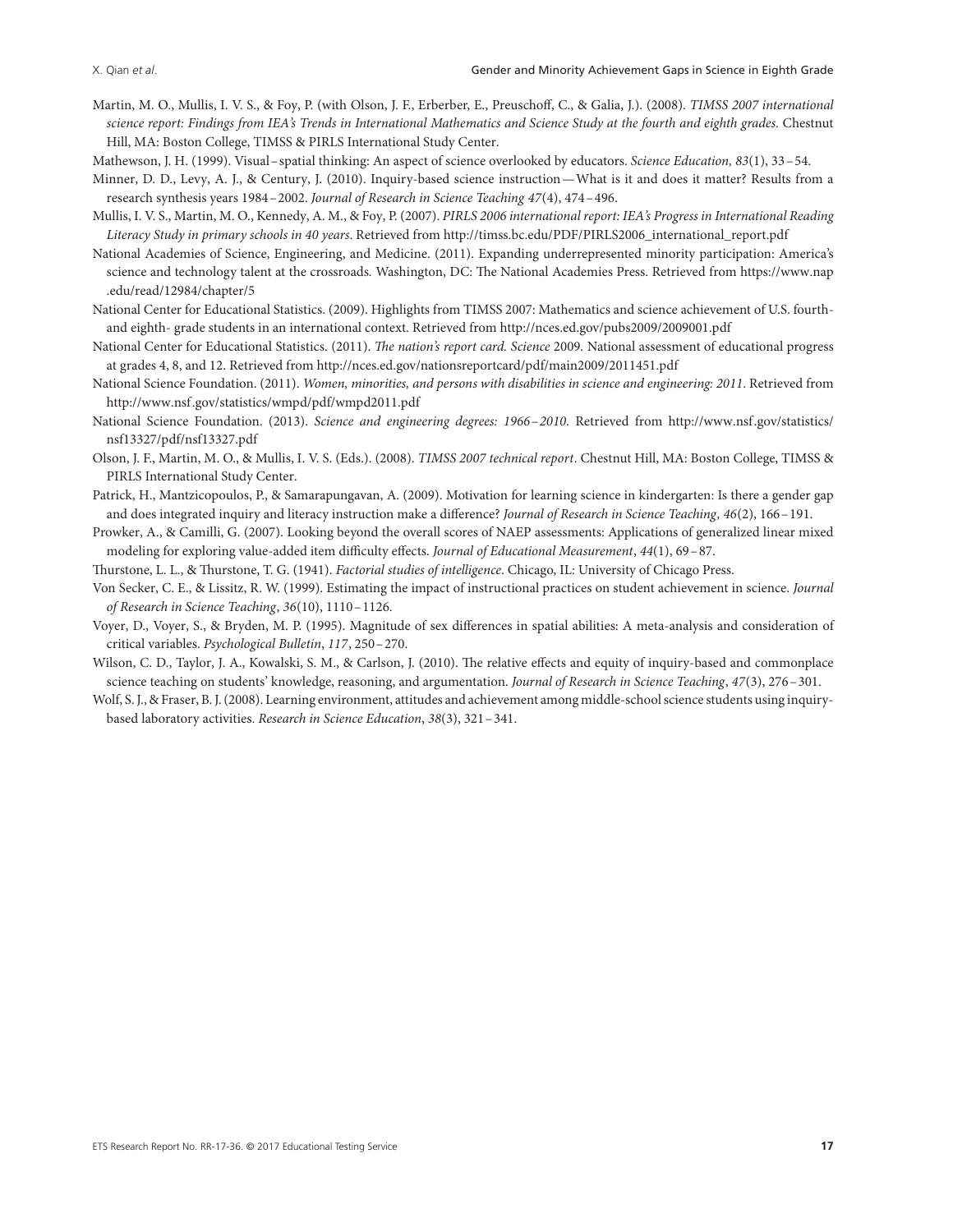## **Appendix A**

|                 | Research question                                                                                                                                  | Statistical model                                                                                                                             | Parameter                                                                                                                       | Result                                                                                                                                                                                                                                                                                                                                                                                                                                                                                                                                                                                   |
|-----------------|----------------------------------------------------------------------------------------------------------------------------------------------------|-----------------------------------------------------------------------------------------------------------------------------------------------|---------------------------------------------------------------------------------------------------------------------------------|------------------------------------------------------------------------------------------------------------------------------------------------------------------------------------------------------------------------------------------------------------------------------------------------------------------------------------------------------------------------------------------------------------------------------------------------------------------------------------------------------------------------------------------------------------------------------------------|
| RQ1             | What are the item-level<br>achievement gaps: first,<br>between female and male<br>students; and second,<br>between minority and<br>White students? | Model 2: gender<br>gaps<br>Model 3: minority<br>gaps                                                                                          | $\gamma_i$ , the parameter for<br>achievement gaps at the<br>item level                                                         | Using Model 3, 34 items were<br>identified with Class B and C<br>(medium and large) gender gaps,<br>favoring male students. Using<br>Model 3, 30 items were identified<br>with Class C (large minority<br>achievement gaps) favoring White<br>students.                                                                                                                                                                                                                                                                                                                                  |
| RQ <sub>2</sub> | Can some student variables<br>explain the item-level<br>achievement gaps? If so,<br>how?                                                           | Model 3                                                                                                                                       | $\pi_{1i}$ , $\pi_{2i}$ and $\pi_{3i}$ , the parameters<br>associated with the three<br>student variables, at the<br>item level | Geometry score was a significant<br>predictor for getting all the items<br>correct; learning efficacy was a<br>significant predictor for the<br>chance of getting many items<br>correct even after the effect of the<br>geometry score.                                                                                                                                                                                                                                                                                                                                                  |
| RQ3             | Are certain items more likely<br>than others to have<br>achievement gaps<br>analyzing those items<br>identified by RQ1?                            | Item analyses<br>included item<br>difficulty, item<br>content, item<br>type, and<br>cognitive abilities<br>required to solve<br>the questions | $\beta_i$ , the parameter for item<br>difficulty in Model 1                                                                     | Higher percentages and wider gaps<br>were found on physics and earth<br>science items than for biology and<br>chemistry items, in terms of both<br>gender and minority gaps.<br>Females performed less well on<br>items requiring visual-spatial<br>ability (Item 55). In terms of item<br>type, higher percentage gender<br>gap items were MC items, versus<br>higher percentage minority gap<br>items that were CR items,<br>especially biology CR items. Item<br>difficulty is not related to<br>achievement gaps using item<br>difficulty $(\beta_i)$ estimated by a<br>Rasch model. |
| RQ4             | Are some teachers more<br>capable than others<br>reducing the gender and<br>minority achievement gaps<br>at the item level?                        | Model 4 & Model 5                                                                                                                             | $\gamma_{it}$ (Model 4)<br>$\beta_{it}$ (Model 5)                                                                               | Nine items had significant gender<br>achievement gap variations ( $\gamma_{it}$ )<br>from teacher to teacher; seven of<br>them were in physics and earth<br>science. The findings suggested<br>that teachers' instruction varied<br>on these 7 items, which caused<br>gender gaps. Thirty-eight out of<br>71 minority achievement gap<br>items showed significant item<br>difficulty variations across<br>teachers ( $\beta_{it}$ ). It was harder for<br>teachers to narrow achievement<br>gaps on more difficult CR items.                                                             |
| RQ5             | Can inquiry instruction<br>explain why some teachers<br>are more successful in<br>reducing the gaps?                                               | Model 4 & Model 5                                                                                                                             | $\tau_1$ (Model 4)<br>$\tau$ <sub>2</sub> (Model 5)                                                                             | Inquiry instruction was not a<br>significant predictor for gender or<br>minority achievement gaps.                                                                                                                                                                                                                                                                                                                                                                                                                                                                                       |

### **Research Questions, Statistical Models, and Results**